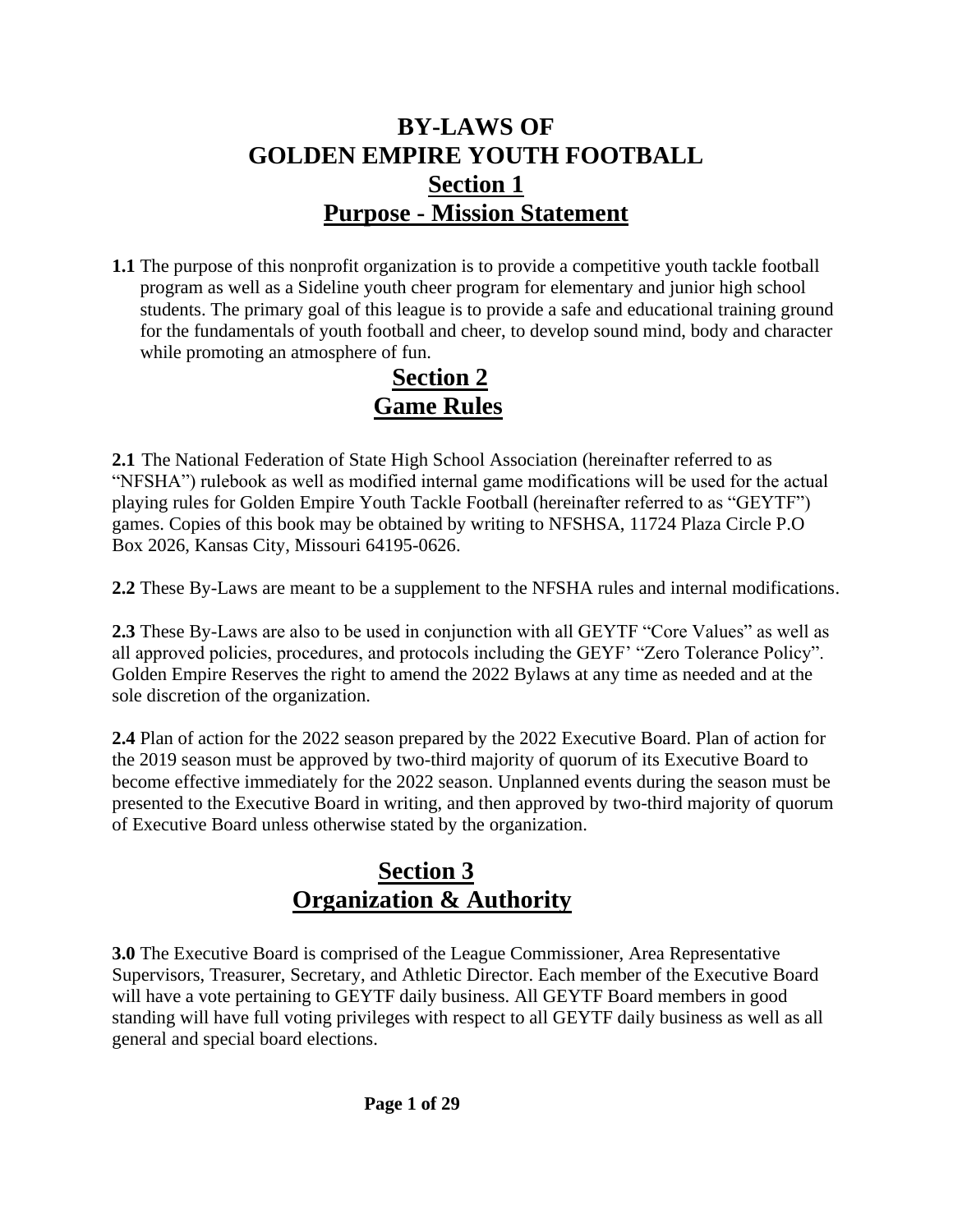**3.0a** The GEYTF **League Commissioner** shall be nominated in the month of November and elected by GEYTF voting Board Members in good standing during the month of December. The League Commissioner shall preside over all board meetings, shall act as the Executive Officer of GEYTF, appoint Board Members and or staff to handle other duties, ancillary activities, and responsibilities, and act as a de facto member of all committees. The League Commissioner shall arbitrate all disputes within GEYTF, issuing expedient decisions that will be binding until the GEYTF Board can resolve the matter. The league commissioner shall enforce all GEYTF By-Laws, rules, policies, procedures, and directives from the Board, and promote the public image of GEYTF as a spokesperson for GEYTF.

**3.0b** The **Treasurer** of GEYTF shall be nominated in the month of November and elected by GEYTF voting Board Members in good standing during the month of December. The Treasurer will administrate all financial activity of GEYTF with Board approval. As an agenda item at all scheduled regular monthly meetings, the Treasurer shall prepare and submit for approval reports of GEYTF financial activities for the preceding month; the report to include, but not necessarily limited to, monthly expenditures, outstanding bills and status of the league's account balance. The Treasurer shall prepare and submit an annual budget for approval by the GEYTF Board.

**3.0c** The **Secretary** of GEYTF shall be nominated in the month of November and elected by GEYTF voting Board Members in good standing during the month of December. The Secretary will record and prepare all minutes of regularly scheduled meetings for presentation to the Board for approval and will maintain current copies of the League's Articles of Incorporation, By-Laws, rules, policies, procedures, and Board Membership directory. The Secretary is also charged with reserving monthly and special meeting locations. The Secretary shall establish and maintain the GEYTF official files at the GEYTF league office and have them ready for inspection per reserved request. The Secretary shall enforce all GEYTF By-Laws, rules, policies, and procedures.

**3.0d** The GEYTF **Area Representative Supervisors** shall be nominated in the month of November and elected by GEYTF voting Board members in good standing during the month of December. The Area Representative Supervisors shall perform all duties assigned by the League Commissioner. The Area Representative Supervisors shall be the direct link of communication to the Area Representatives and will assist each of his or her prospective conference Area Representatives with matters as needed. The Area Representative Supervisors will be responsible for the flow of information regarding all GEYTF activities and or announcements. The Area Representative Supervisors shall enforce all GEYTF By-Laws, rules, policies, and procedures.

**3.0e** The GEYTF **Athletic Director** shall be nominated in the month of November and elected by GEYTF voting Board Members in good standing during the month of December. The Athletic Director shall perform all duties assigned by the League Commissioner.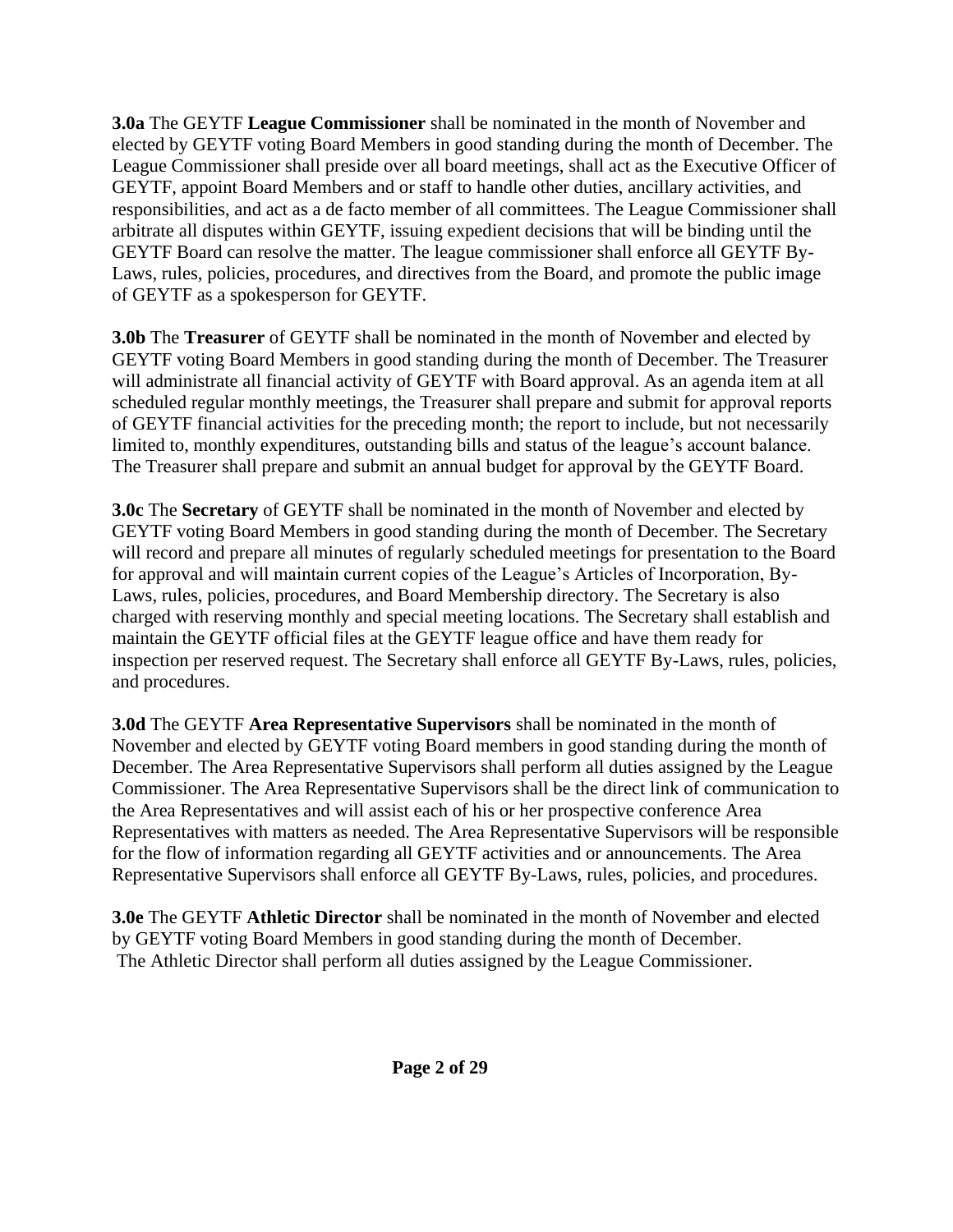The Athletic Director shall be the direct link to the Board on all GEYTF equipment inventory. During the off season, the Athletic Director will work closely with the League's Executive Director in preparing the future equipment order based on current equipment inventory. The Athletic Director shall work with the Area Representative Supervisors and Area Representatives and their coaches to maintain and prepare each prospective area's football equipment for the upcoming season. The Athletic Director, Area Representatives, and each area's head coach will be responsible for the complete collection of all allocated GEYTF football equipment. The Athletic Director will maintain an approved schedule to equip all GEYTF non – independent teams during the equipment requisition period. The Athletic Director shall enforce all GEYTF By-Laws, rules, policies, and procedures.

**3.0f** The GEYTF **Player Safety Director** shall be nominated in the month of November and elected by GEYTF voting Board Members in good standing during the month of December. The Player Safety Director shall perform all duties assigned by the League Commissioner as well as duties listed below:

- ➢ Serve as the official league Liaison for USA Football Certification while assisting the League Director, Coaches At Large, and Area Reps with this process.
- ➢ Assist with hosting and provide scheduling for the annual USA Football HUF PSC Clinics.
- $\triangleright$  Assist with the coordination and preparation of annual instructional football camp.
- $\triangleright$  Assist with the coordination and hosting of annual league coach's clinic.
- $\triangleright$  Assist with league registration when needed.
- $\triangleright$  Assist the League Director with the collection and processing of participant injury reports and enforcement of return to play protocol.
- $\triangleright$  Assist with and help coordinate annual equipment cleaning and fittings when applicable.
- ➢ Overall and continuous review, evaluation, and applicable implementation of league safety procedures as well as enforcement of established safety protocols.

**3.0g** GEYTF **Area Representatives** shall be nominated in the month of November and elected by GEYTF voting Board Members in good standing during the month of December. GEYTF Area Representatives shall perform all duties assigned by the League Commissioner. GEYTF Area Representatives shall be responsible for the recruitment, selection, and nomination of all divisional coaches within his or her board approved geographical area. GEYTF Area Representatives shall be responsible for the overall supervision of his or her area up to and including conduct of coaches, parents, players and spectators. GEYTF Area Representatives shall be responsible for the management of all funds collected and or generated via fundraising efforts or any other financial endeavor within his or her prospective area. Working in conjunction with the League's Athletic Director GEYTF, Area Representatives shall be responsible for the maintenance, distribution, and collection of all GEYTF equipment allocated to his or her area. GEYTF Area Representatives shall enforce all GEYTF By-Laws, rules, policies, and procedures.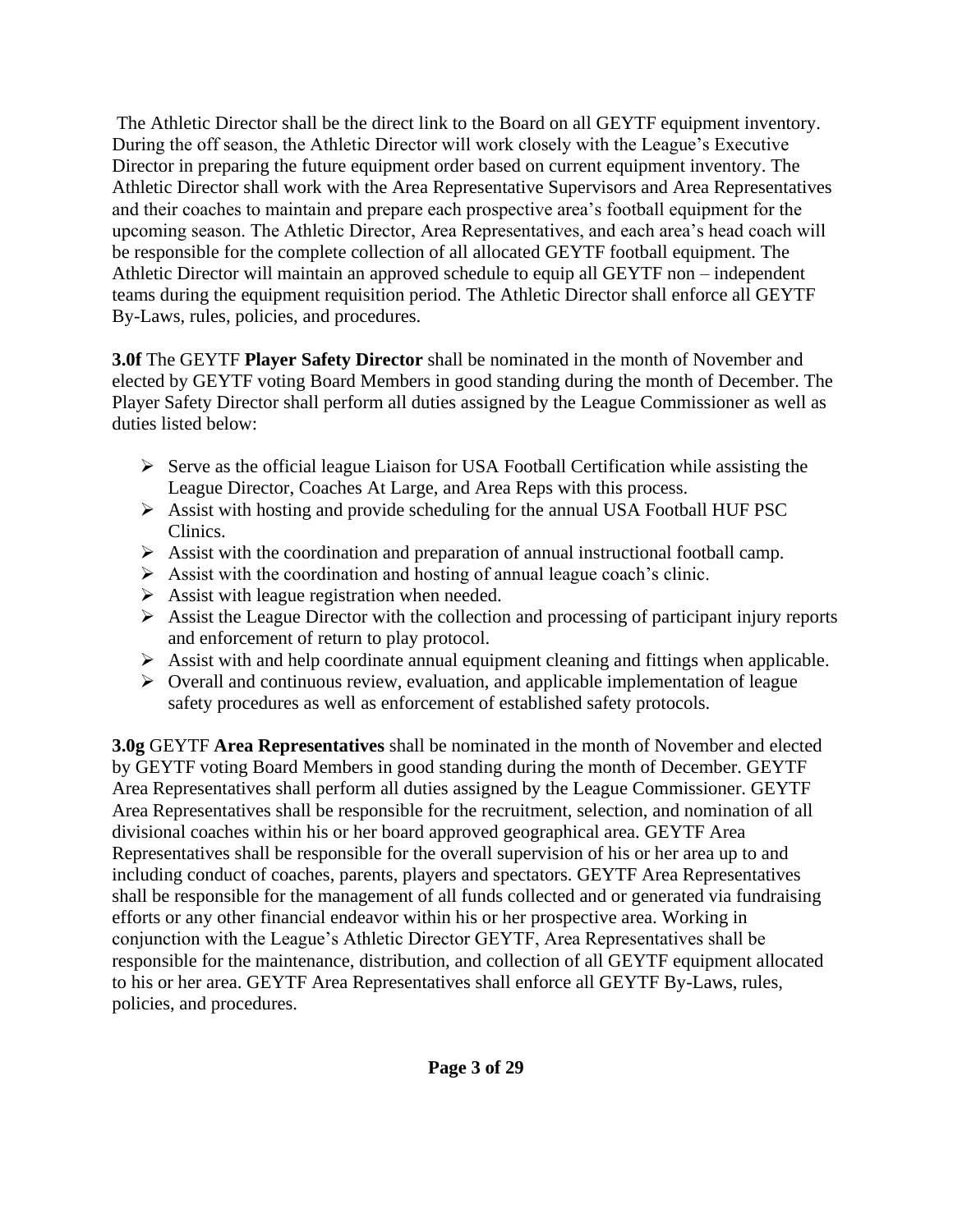**3.0h** GEYTF **Coaches At Large** shall be nominated in the month of November and elected by GEYTF voting Board Members in good standing during the month of December. GEYTF Coaches shall perform all duties assigned by the League Commissioner. The GEYTF Coaches At Large shall serve as a league liaison to all divisional coaches in good standing within Golden Empire Youth Tackle Football. The GEYTF Coaches At Large will assist with the flow of information from the Board to coaches regarding the implementation of or change to existing GEYTF policies and or procedures.

Continued: The GEYTF **Coaches At Large** shall be responsible for the on-going training of all GEYTF divisional coaches within his or her prospective conference. The GEYTF Coaches At Large will work in conjunction with the Executive Board to coordinate and oversee the GEYTF annual mandatory coach's clinic. During each season, it will be the responsibility of the GEYTF Coaches At Large to both track and report all scores and standings from each of his or her prospective conference. Scores and standings will be reported to the GEYTF Webmaster and local media after each day's games. The GEYTF Coaches At Large will work directly with the League's Executive Director in preparing post season team seeding. The GEYTF Coaches At Large shall enforce all GEYTF By-Laws, rules, policies, and procedures.

**3.0i** The GEYTF Cheer Directors shall be nominated in the month of November and elected by GEYTF voting Board Members in good standing in the month of December. The GEYTF Cheer Directors shall perform all duties assigned by the League Commissioner. The GEYTF Cheer Directors will assist GEYTF Area Representatives in the recruitment, selection, and training of Area Cheer Coordinators and cheer coaches for his or her prospective conference. The Cheer Directors will be the direct link to the Board on all cheer related matters and will assist with the flow of information from the Board to all cheer coordinators and cheer coaches regarding the implementation of or change to existing GEYTF Policies and or procedures. The GEYTF Cheer Directors shall enforce all GEYTF By-Laws, rules, policies, and procedures.

**3.1** Executive authority empowers the League Commissioner to take whatever action deemed necessary to preserve good order and proper government for the protection of the league, divisions, areas, and participants.

**3.2** All Executive Board Members are empowered to attend any related program, practice, scrimmage, or game and will report to the Board any non – compliance of GEYTF rules.

**3.3** The League Commissioner may appoint staff or Board Members to handle other duties and responsibilities of the league. These other members represent the League Commissioner in these fields as stated.

**3.4** Monthly Board Meetings are for all Board Members to attend for developing policies, procedures, and rules for the benefit of GEYTF, to share problems and successes for the betterment of the league, its purpose and mission.

**3.5** Board Meetings will be held on the second Tuesday of each calendar month at 6:00pm at a location pre-determined by the GEYTF Board of Directors.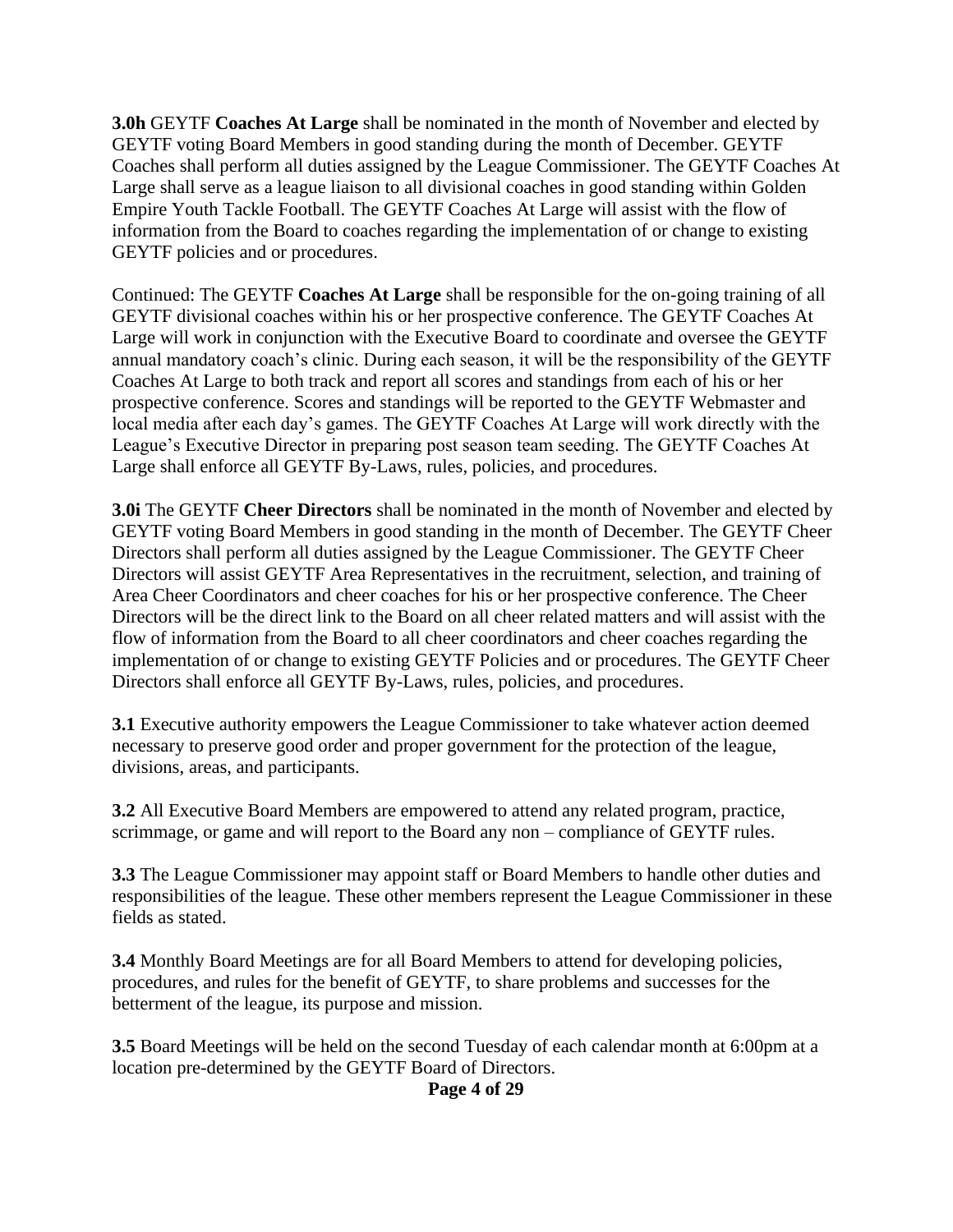**3.6** GEYTF will bank at Mission Bank located at 1330 Truxtun Avenue, Bakersfield, CA.

**3.7 Quorum:** Fifty-One (51) percent of the voting power shall constitute a quorum for the transaction of business at any meeting.

**3.8** Attendance at regularly scheduled meetings is mandatory for all GEYTF Board Members. Any board Member who misses three (3) or more meetings in a calendar year, excused or unexcused, will automatically loose his or her voting privileges for the remainder of that year and that Board Member will be under review by the Executive Board as to determine his or her fitness to remain a member of the GEYTF Board of Directors. Unexcused attendance will be any meeting in which a GEYTF Board Member does not notify the League Secretary of intent to not be present. No proxy votes or fill-in voice from area accepted at GEYTF Board Meetings.

**3.9** Executive Board members may not head coach any team, unless granted a waiver by twothird (2/3) majority of a quorum of Board Members present at a GEYTF Board Meeting.

**3.10** Board Members wishing to propose new rules or rule changes, additions or amendments for GEYTF By-Laws shall submit their proposals to the GEYTF Board in writing by May 1<sup>st</sup> of the current year. All rules passed during the current season will not go into effect until the following year, unless the proposed rule or rules are approved by two-third (2/3) majority of a quorum of Board Members, to become effective immediately. The Executive Board may exceed the May 1<sup>st</sup>. proposal deadline if it is deemed to be in the immediate best interest of the league.

**3.11** It is the intent of GEYTF to be inclusive, and new areas that will be equipped by GEYTF will receive consideration for incorporation with GEYTF under the following requirements:

**1.** Each dependent team within the area will be responsible for attaining a \$400.00 sponsorship per football team and each dependent program will be responsible for a \$ 500 cheer sponsorship per program. Sponsorship must be retained, and funds received by the GEYF Board of Directors by July  $7<sup>th</sup>$  of current year and applied as team/program dues,

**2.** Area Representative selected and approved by GEYTF Board of Directors.

**3.** Coaching staff presented to GEYTF Board with applications in full of board and background approval pending.

**4.** There must be a minimum of four teams participating from any proposed area to avoid league scheduling conflicts: (Freshmen, Sophomore, Junior Varsity, and Varsity) divisions. GEYTF Programs who fall short of the (4) four team requirements will be considered to be under review of the organization.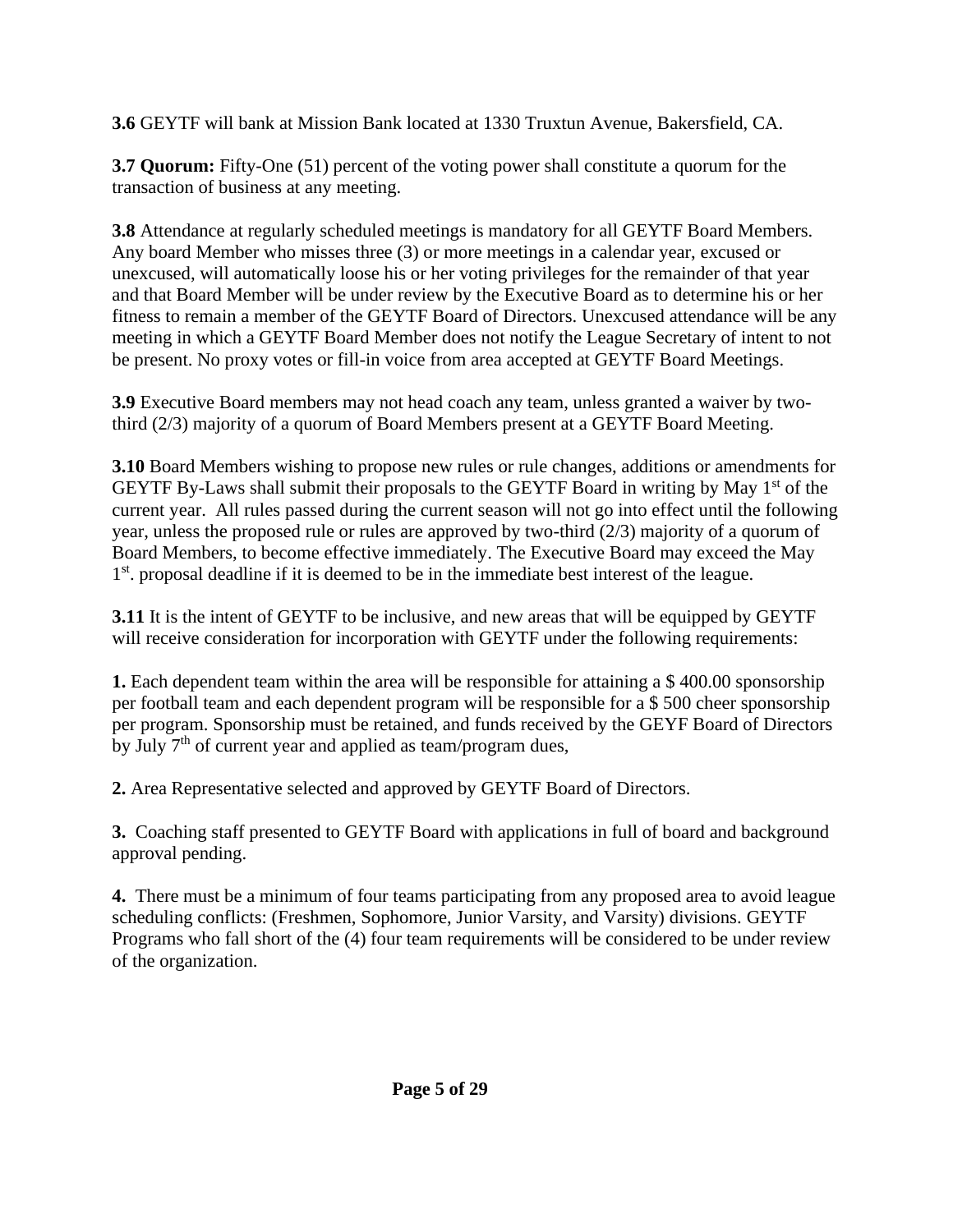**3.12** League membership with GEYTF is voluntary and new areas shall be subject to one (1) year probation. After one year of probation, a two-third (2/3) majority vote of a quorum of the Board will admit the area to full membership. The area on probation will have no voting rights. After one (1) year of probation and the area is approved by two-third  $(2/3)$  vote, the area will have one league Area Representative with voting rights.

**3.13** The new area and its teams shall adhere to the league's By-Laws, policies, procedures, registration process, area boundaries, and playing rules as approved by the GEYTF Board of Directors.

### **3.14 Termination of membership in the league by an area may be affected by:**

**A.** Voluntary withdrawal or resignation; all payments to GEYTF will be forfeited.

**B.** Failure to pay team participation registration payment on or before due date.

**C.** Two-Third (2/3) majority vote of quorum of the Board.

**3.15** The local management and organization of an area is the prerogative of that area and not subject to the league's sanctions if said area is acting within league policy and except in situations where appropriate authority presents rules to the board. At such time, it will be the decision of the GEYTF Executive Board as to resolution.

**3.16** Any area not abiding by GEYTF league By-Laws and regulations may be placed on probation and shall remain so for a period of not less than (1) one year. At the designated December Board Meeting the GEYTF Board of Directors shall vote whether to reinstate that area in good standing and remove from probation. If the GEYTF Board of Directors does not reinstate that area they shall lose all voting privileges for the upcoming year. If after the second year of probation this area still fails to be reinstated their membership will be terminated.

**3.17** All areas participating with GEYTF and receiving the benefit of GEYTF equipping a minimum of (4) four teams from that area will be responsible for attaining a \$ 400.00 sponsorship for their team and as well as a \$ 500.00 cheer sponsorship. Sponsorship must be retained, and funds received by GEYTF no later than July  $7<sup>th</sup>$  of current year.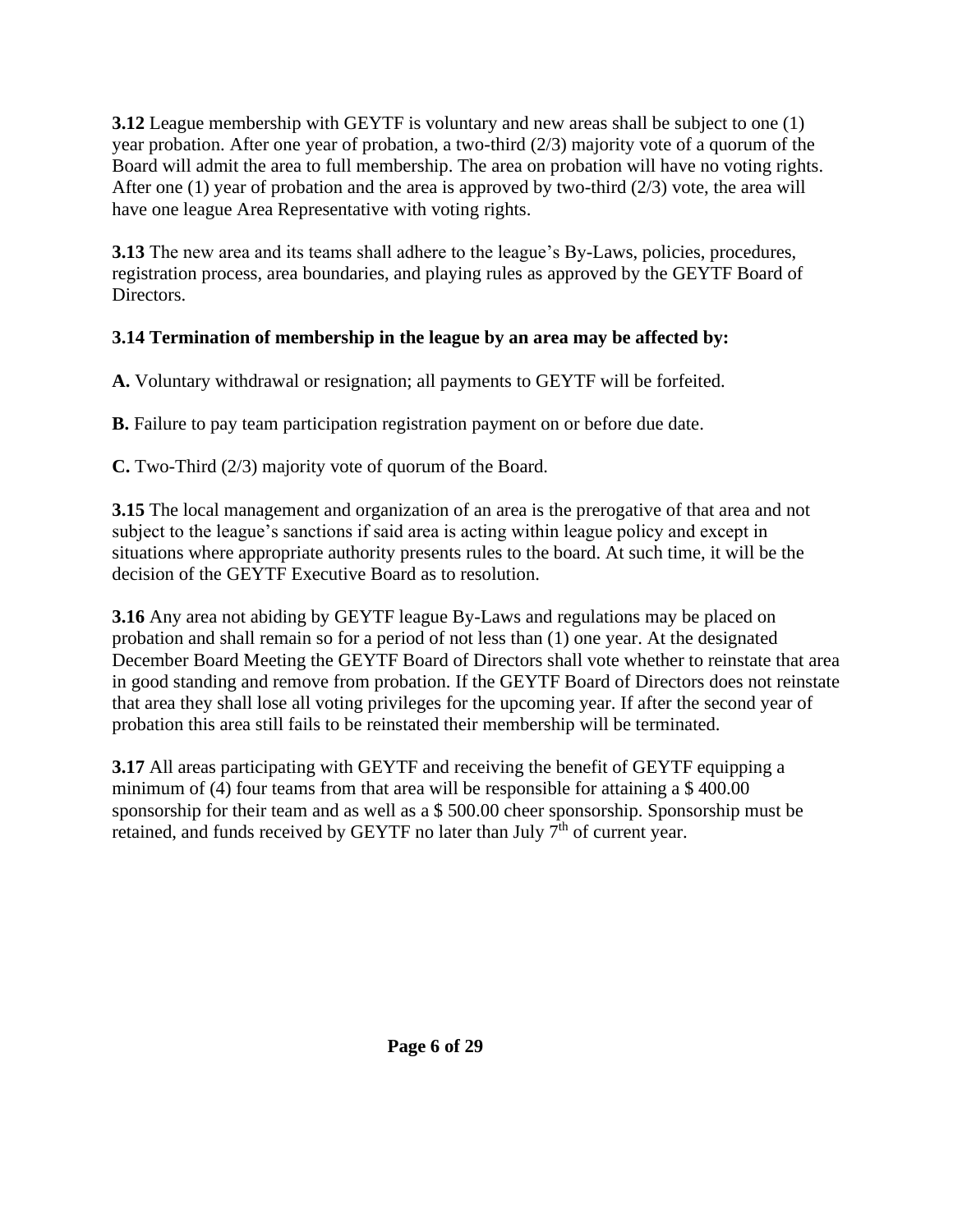### **Section 4 Indemnification**

**4.1** For purpose of this Section, agent means any person who is or was a Director, officer, employee or other agent of the corporation, or is or was serving at the request of the corporation as a Director, officer, employee or agent of a foreign or domestic corporation that was a predecessor corporation of the corporation or of another enterprise at the request of such predecessor corporation; proceeding means any threatened, pending or completed action or proceeding, whether civil, criminal, administrative; and expenses include without limitation attorney's fees, and any expenses of establishing a right to indemnification under Subsection 4.4 or 4.5(c) of this Section.

**4.2** Indemnification in Actions by Third Parties. The corporation shall indemnify any person who was or is a party or is threatened to be made a party to any proceeding (other than an action by or in the right of the corporation to procure a judgment in its favor, an action brought under Section 5233 of the California Corporations Code, or any action brought by the Attorney General for any breach of duty relating to assets held in charitable trust) by reason of the fact that such person is or was an agent of the corporation, against expenses, judgments, fines, settlements, and other amounts actually and reasonably incurred in connection with such proceeding if such person acted in good faith and in a manner such person reasonably believed to be in the best interest of the corporation, and in the case of a criminal proceeding, had no reasonable cause to believe the conduct of such person was unlawful. The termination of any proceeding by judgment, order, settlement or conviction or upon a plea of nolo contendere or its equivalent shall not, of itself, create a presumption that the person did not act in good faith and in a manner which the person reasonably believed to be in the best interest of the corporation or that the person had reasonable cause to believe that the person's conduct was unlawful.

**4.3** Indemnification in Actions by or in the Right of the Corporation. The corporation shall indemnify any person who was or is a party or is threatened to be made a party to any threatened, pending or completed action by or in the right of the corporation or procure a judgment in its favor, or brought under Section 5233, or brought by the Attorney General for breach of duty relating to assets held in charitable trust, by reason of the fact that such person is or was an agent of the corporation, against expenses actually and reasonably incurred by such person in connection with the defense or settlement of such action if such person acted in good faith, in a manner such person believed to be in the best interest of the corporation, and with such care, including reasonably inquiry, as an ordinarily prudent person in a like position would use under similar circumstances. No indemnification shall be made under this section 4.3.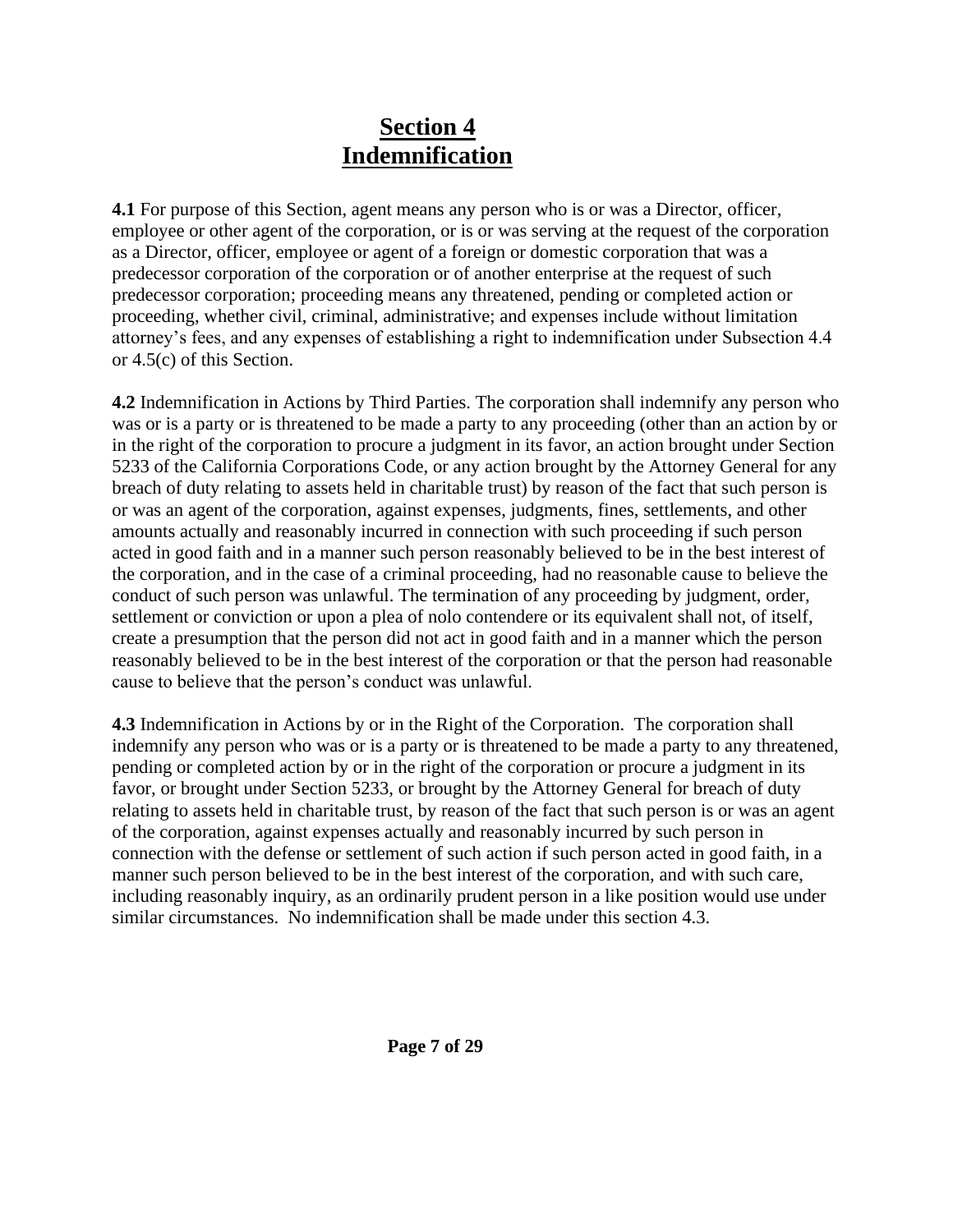**(a)** In respect of any claim, issue, or matter as to which such person shall have been adjudged to be liable to the corporation in the performance of such person's duty to the corporation, unless and only to the extent that the court in which such proceeding is or was pending shall determine upon application that, in view of all the circumstances of the case, such person is fairly and reasonably entitled to indemnity for the expenses which such court shall determine.

(b) Of amounts paid in settling or otherwise disposing of a threatened or pending action, with or without court approval.

(c) Of expenses incurred in defending a threatened or pending action that is settled or otherwise disposed of without court approval unless it is settled with the approval of the Attorney General.

**4.4** Indemnification Against Expenses. To the extent that an agent of the corporation has been successful on the merits in defense of any proceeding referred to in Subsection 4.2 or 4.3 of this Section or in defense of any claim, issue, or matter in the proceeding, the agent shall be indemnified against expenses and reasonably incurred by the agent about the proceeding.

**4.5** Required Indemnification. Except as provided in Subsection 4.4 of this Section, any indemnification under this Section shall be made by the corporation only if authorized in the specific case, upon a determination that indemnification of the agent is proper in the circumstances because the agent has met the applicable standard of conduct set forth in Section 4.2 or 4.3 by:

**(a)** A majority vote of a quorum consisting of Directors who are not parties to such proceeding; or

**(b)** Approval of the members (Corporations Code section 5034), with the persons to be indemnified not being entitled to vote thereon; or

(c) The court in which such proceeding is or was pending upon application made by the corporation, the agent, or the attorney or other person rendering services about the defense, whether such application by the agent, attorney or other person rendering services about the defense, whether such application by the agent, attorney or other person is opposed by the corporation.

**4.6** Advance of Expenses. Expenses incurred in defending any proceeding may be advanced by the corporation prior to the final disposition of such proceeding upon receipt of an undertaking by or on behalf of the agent to repay such amount unless it shall be determined ultimately that the agent is entitled to be indemnified as authorized in this Section.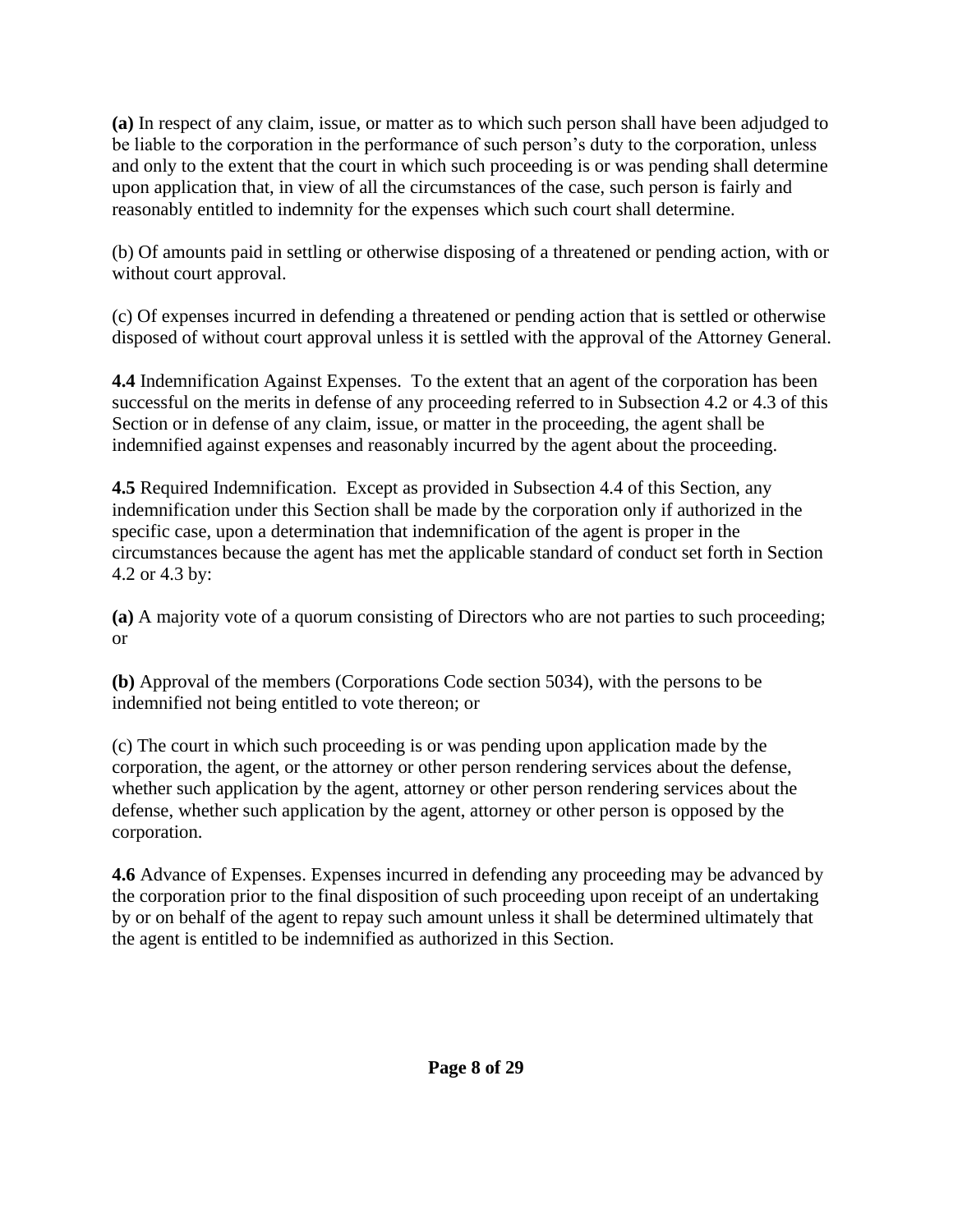**4.7** Other Indemnification. No provision made by the corporation to indemnify its or its subsidiary's directors or officers for the defense of any proceeding, whether contained in the Articles, Bylaws, a resolution of members or Directors, an agreement or otherwise, shall be valid unless consistent with this Section. Nothing contained in this Section shall affect any right of indemnification to which persons other than Directors and officers of the corporation or any subsidiary of this corporation may be entitled by contract or otherwise.

**4.8** Forms of Indemnification Not Permitted. No indemnification or advance shall be made under this Section, except as provided in Section 4.4 or 4.5(c) in any circumstance where it appears:

(a) That it would be inconsistent with any condition expressly imposed by a court in approving a settlement.

**4.9** Insurance. The corporation shall have the power to purchase and maintain insurance on behalf of any agent of the corporation against any liability asserted against or incurred by the agent in such capacity or arising out of the agent's status as such whether or not the corporation would have the power to indemnify the agent against such liability under the provisions of this subsection; provided, however, that the corporation shall have no power to purchase and maintain such insurance to indemnify any agent of the corporation for a violation of Corporations Code section 5233.

#### **SECTION (5) RECEIPT, INVESTMENT AND DISBURSEMENT OF FUNDS**

**5.1** The Corporation shall receive all monies, other properties, or both monies and properties, transferred to it for the purposes for which the corporation was formed (as shown by the Articles of Incorporation). However, nothing contained herein shall require the Board to accept or receive any money or property of any kind if it shall determine if it's discretion that receipt of the money or property of any kind is contrary to the express purposes of the Corporation as shown by the Articles.

**5.2** The Corporation shall hold, manage, and disburse any funds or properties received by it from any source in a manner that is consistent with the expressed purposes of this Corporation.

**5.3** No disbursement of Corporation money or property shall be made until it is first approved by the Executive Officers of GEYTF or the Board. However, the Board shall have the authority to appropriate specific sums to fulfill the objects and purposes for which the Corporation was formed and to direct the officers of the Corporation from time to time to make disbursements to implement the appropriations.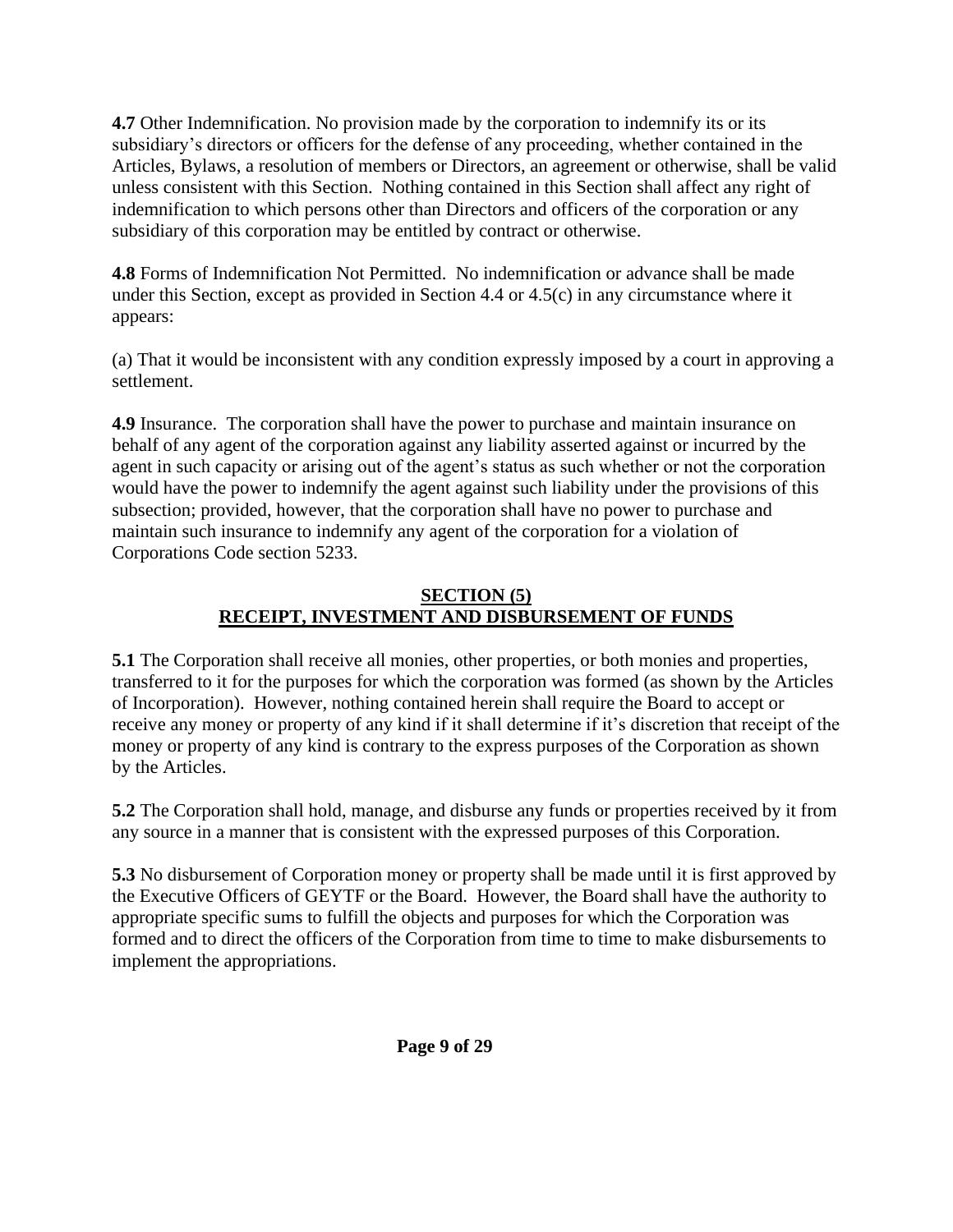**5.4** All checks, drafts, demands for money and notes of the Corporation, and all written contracts of the corporation shall be signed by the officer(s) or agent(s), as the Board may from time to time by resolution designate.

# **Section 6 Coaches**

**6.1** It is the intent of the GEYTF Board of Directors, to create parity, fairness, and strong programs in area and division to approve the best possible selection of head coaches and assistants. GEYTF Board Members and or staff are encouraged to volunteer as youth football and cheer coaches within the league.

Procedures have been established to critique coach's overall league performance of past season, and to interview all coaches before final selection. There will be one (1) head coach per team who is to be assisted by no less than three (3) assistants and no more than six (6) coaches. ( $7<sup>th</sup>$ coach must be in the press box or free of sidelines during games.)

**6.2** Head coaches must be a minimum of twenty-one (21) years old and assistant coaches must be a minimum of eighteen (18) years old. All practices and games will always be supervised by a coach of twenty-one (21) years of age. All coaches will apply and be subjected to a background check before being interviewed and approval submitted by Board to coach. **Coaches must not have been convicted of any crime, which cause them to register under Section 290 of the California Penal Code.** 

Coaches, Board Members, and or league employees are all subject to a background check. Criminal convictions and or arrests may disqualify an applicant.

**6.3** Head coaches and assistants are to be selected and approved by the Board of Directors at the beginning of each calendar year. Head coaches in existing Division, with tenure, will have their choice of area, with approval of their Area Representative and GEYTF Board. Head coaches with tenure, moving within areas or moving from one Division to another must first indicate at the end of the season on coach's questionnaire, of intent, and must be approved by the Area Representative and GEYTF Board.

**6.3a** Assistant coaches, upon Area Representative and Board of Directors approval, will take over responsibility as head coach once all tenured coaches have been selected and approved for areas. Tenured coaches that have been involved with the area, and have a son/daughter participating with GEYTF have the option of remaining in the area for the rest of his consecutive career upon approval of the Area Representative and Executive Board.

**6.3b** All coaches without tenure with son/daughter and have expressed desire to coach out of area boundaries, must be approved by the Area Representative and Executive Board. Nontenured coaches with no son/daughter expressing desire to coach out of area boundaries will not be allowed without approval of the Area Representative and Executive Board.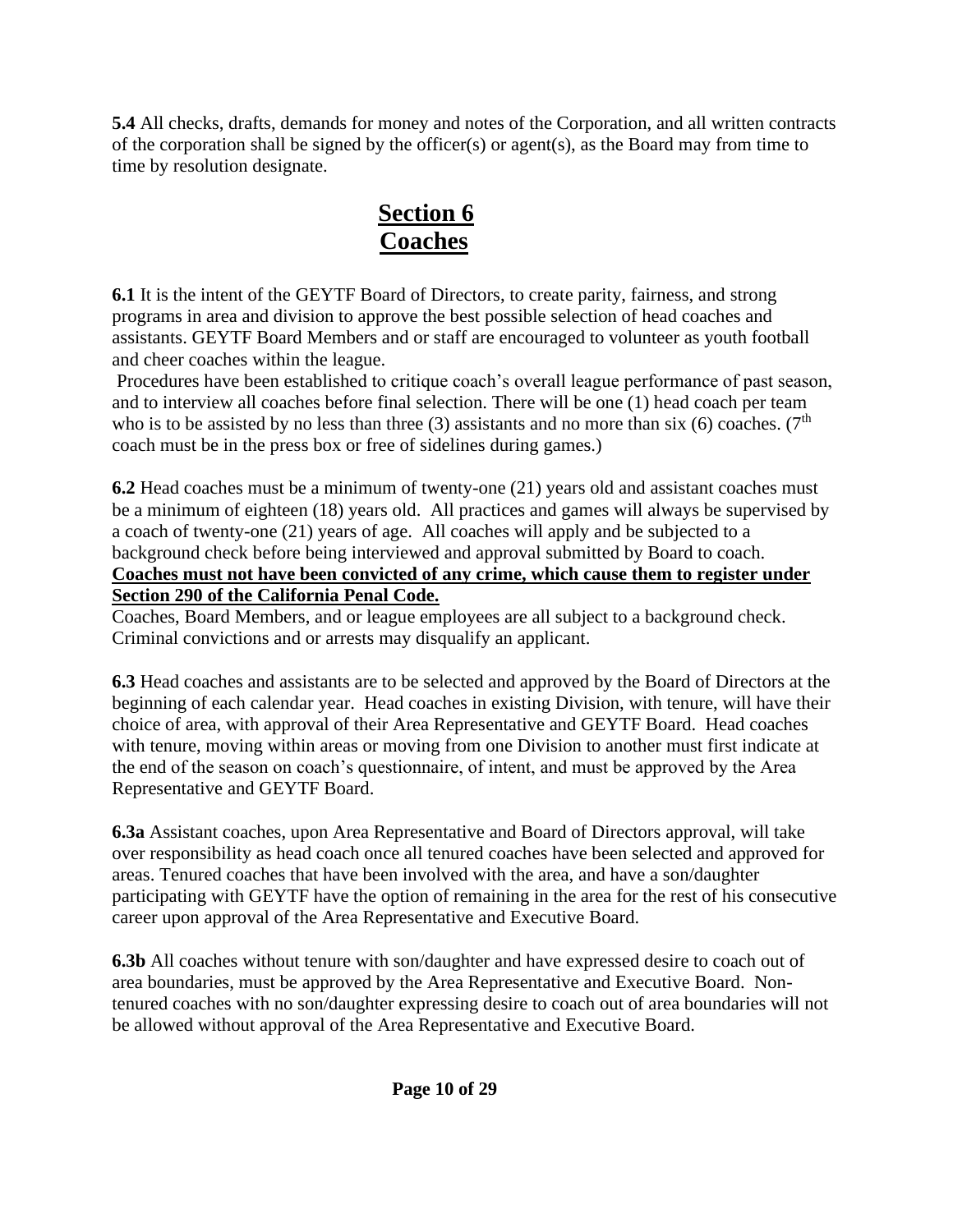**6.4** All coaches will keep their First Aid and CPR cards current every year. First aid and CPR certification must be submitted during application process. This process must be completed before coach will be allowed to participate with team. It is the responsibility of coaches to schedule and receive these courses on their own accord. Copies of certification by private or other public courses are acceptable but are the responsibility of the coach to produce this certification.

**6.5** All head coaches and assistants will attend the scheduled football clinics required by GEYTF.

**6.6** The head coach and all assistant coaches are required to know all Federation High School rules and GEYTF modifications. The head coach is responsible to see that all rules and regulations are adhered to and that all team players and personnel are knowledgeable and in compliance with the same. Failure to abide by the rules, regulations, and modifications is just cause for removal of the coach by the Executive Board.

**6.7a** Two (2) coaches from each team may be in the press box or grandstands for two-way communications with the coaching staff on the field. Each team may provide their- own radios for two-way communication.

**6.7b** No more than eight (8) non-players may be in the team box during a game. Non-players would include parents designated for mandatory play monitors**.**

**6.8 Coaches code of conduct:** Each area's coaching staff, under the direction of its Area Representative and respective divisional head coach shall be responsible for training and organizing all four (4) team-coaching staffs. Violations of following ethics will result in a warning. Each violation will be reviewed by the Executive Board of Directors and may result in suspension and or expulsion.

**6.8a Coaches** will adhere to GEYTF Dress Code.

**6.8b** Coaches will emphasize that good athletes are diligent students and winning is the result of teamwork.

**6.8c** Coaches will emphasize physical and mental conditioning of their players as well as discipline and respect for authority**.**

**6.8d** Coaches will accept decisions of officials as being fair and called to the best of the officials' ability.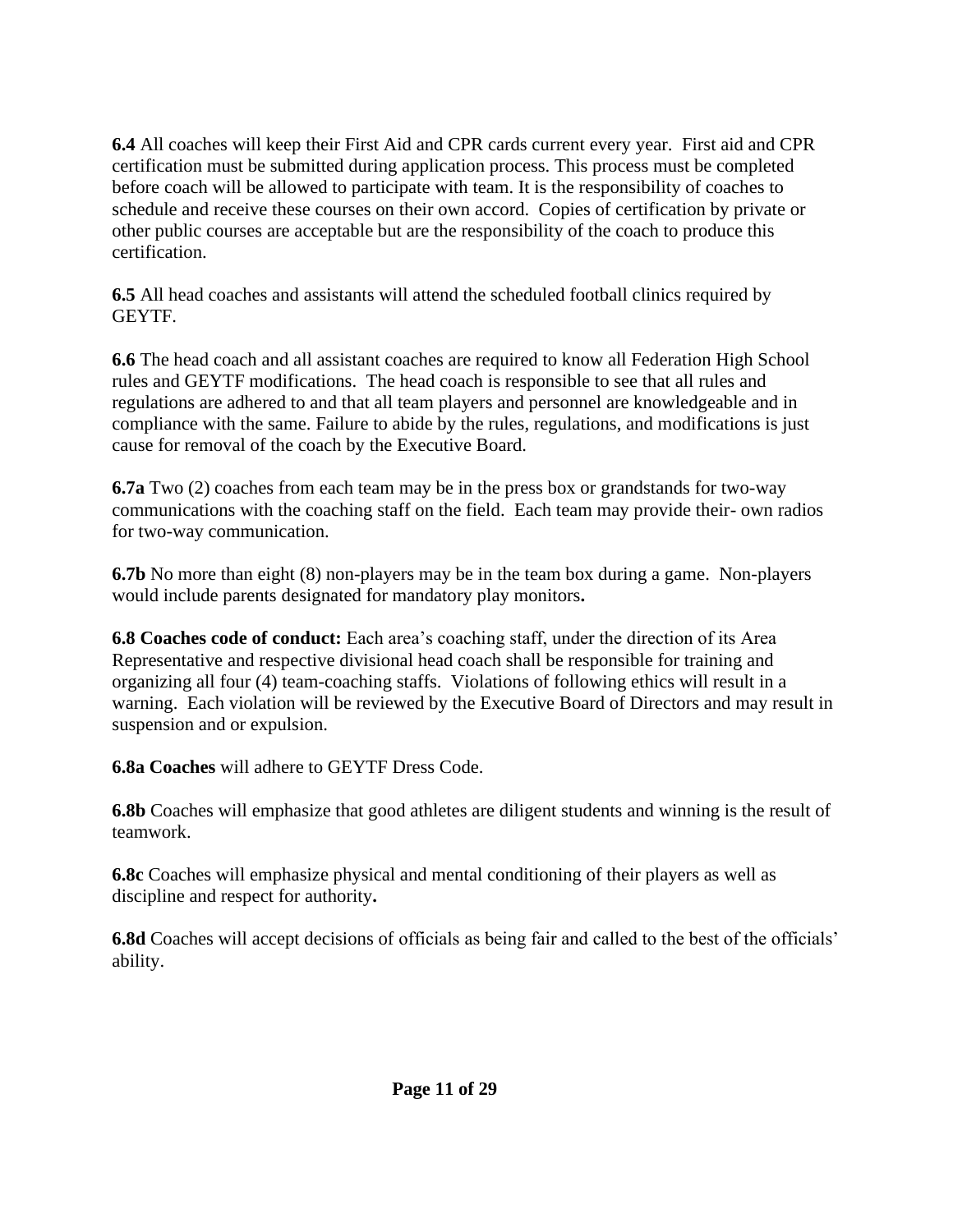**6.8e** Coaches will not criticize players in front of spectators, nor will they criticize opposing teams, officials, coaches or fans by word or gesture.

**6.8f** Coaches will not allow a player to re-enter a game who has been rendered unconscious, badly bruised or injured to such an extent that further play may jeopardize the player's health. They will always abide by a medical attendant's decision in all matters of injury.

**6.8g** Coaches will refrain from excessive "sideline coaching".

**6.8h** Coaches will be responsible for the conduct and control of team, fans and spectators.

**6.8i** Coaches will not use abusive or profane language.

**6.8j** Coaches will not "pile it on", as the phrase is used when a team gets a command lead and desires to raise the score as high as it can. In these instances, every effort will be made to let all players play.

**6.8k** Coaches will not permit an ineligible player to participate in a practice, scrimmage, or game.

**6.8l** Coaches may never instruct nor allow his players to use any method or tactic that might cause excessive or deliberate punishment or abuse to any player on either his or an opposing team and will not incite un-sportsmanlike conduct. Coaches will not use physical activity as a form of discipline and or punitive action.

**6.8m** the use of alcohol and/or narcotics by coaches is forbidden at practices, games, and meetings at all levels.

**6.8n** Smoking cigarettes, cigars, pipes, or chewing or dipping tobacco in the presence of players at practices, games or on the sidelines by coaches is strictly prohibited.

**6.8o** Uphold all rules and regulations regarding GEYTF.

**6.8p** Violations of these ethics will result in warning and upon review by the Executive Board of Directors may result in suspension and or expulsion.

**6.9** GEYTF is committed to good sportsmanship at all events. Any display of un-sportsmanlike behavior will be dealt with immediately and severely.

**6.10** Coaches will not attend other GEYTF Areas practices.

**6.11** Head coach, assistant coach or participant ejected from a game will be suspended for one week of practice and the following week's game.

### **Page 12 of 29**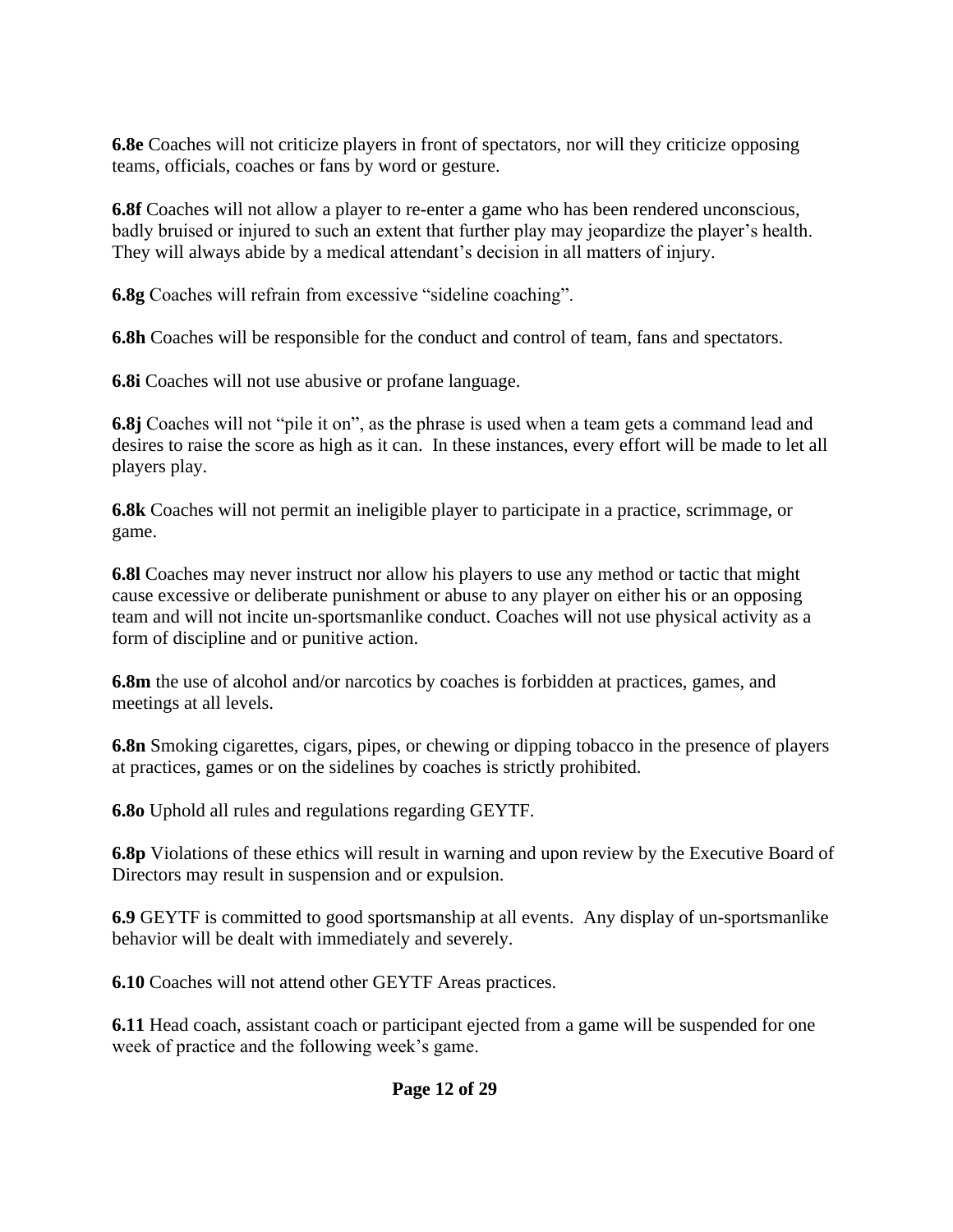Area Representative Supervisor and head coach will contact a member of the Executive Board of Directors for their review. A warning will be issued and upon the Board's review determination of penalties due the ejection, including removal from further participation with the area, team and league activities.

Any further penalties may be based upon the information provided by GEYTF Board Members officials, coaches and parents who are involved or may have witnessed the behavior.

**6.11 The second ejection of a coach:** The coach's conduct will be reviewed by the Executive Board. In the event of a third ejection there will be no review and there will be an immediate expulsion from the GEYTF program.

#### **SECTION (7) RECRUITMENT, TRY-OUTS AND REGISTRATION**

### **7.1 See GEYTF Participant Try Out Policy.**

**7.2** Recruitment of participants within an area is the sole responsibility of the Area Representative and head coach of each division. Participant must reside (the place where the participant sleeps, eats, bathes, studies, and interacts with his siblings and/or parent(s), guardians, or foster parents) within an area's boundaries, and must provide proof of residency in that area. Upon proper verification, participants involved in a dual family/residence scenario have the option to play in either respective area upon providing appropriate proof of residency at time of registration. Participants attending parochial schools must provide appropriate enrollment documentation and all requested league residential verification documentation to establish program eligibility.

**7.3** All GEYTF prospective parent/participants must pay current league registration fee and complete a registration/contract form and Parental Rule Agreement provided by GEYTF. Prospective parent/participants must provide an original birth certificate for league inspection along with two copies to keep on file. Prospective parent/participants must provide proof of residence via a current utility statement, rental agreement, mortgage statement, and league approved school documents as well as all other league requested verification documentation as stipulated by the organization. To ensure proper participant placement, GEYF reserves the right to require parent/participants to provide additional residence, age verification, and in some cases school current enrollment documentation. Any prospective parent/participant who fails to provide league deemed sufficient residence, school enrollment, and age verification can and will be excluded from league participation. In addition, any prospective parent/participant who willfully attempts to circumvent these bylaws will be excluded from league participation.

**7.4** Golden Empire Youth Tackle Football will utilize an Age bracket system to determine placement of participant in division: (**See posted annual bracket Table)**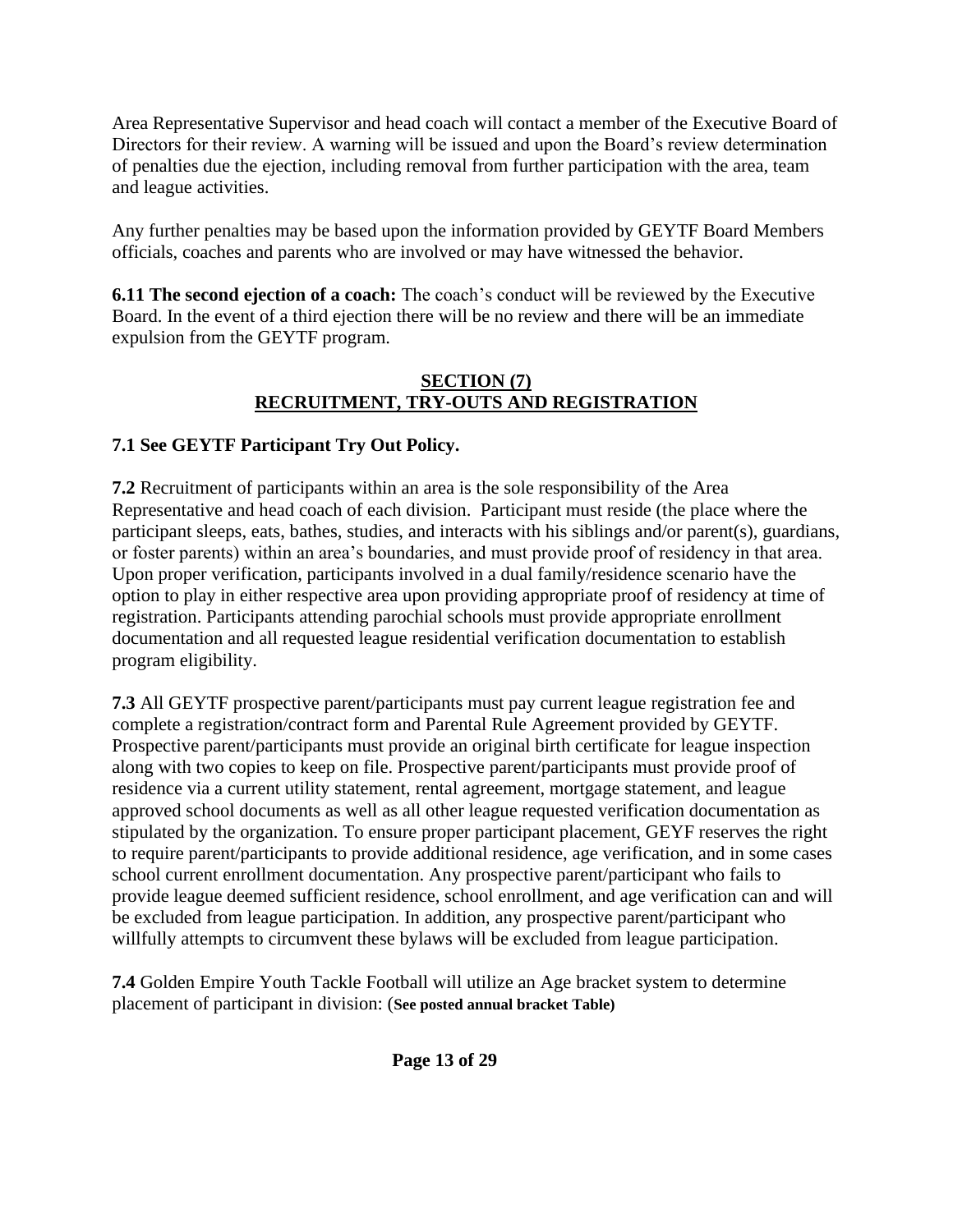**7.5** All participants will be notified of league division placement by the GEYTF Executive Board of Directors.

Once head coach has selected participant and received copy of participant's registration forms and payment has been made, he/she is an official member of one of the division teams in his/her area or program. Once a participant has been registered, said participant will not be allowed to change GEYTF division, team, and or area without prior permission from the GEYTF Executive Board.

**7.6** The Executive Board of GEYTF shall administer all divisions and areas.

**7.7** Areas will participate in the GEYTF organization with a Rookie when applicable, freshmen, sophomore, junior varsity and varsity team. Each team will consist of thirty (30) players unless approved for a higher max by board decree with no less than sixteen players (16) players under the direction and control of a head coach and a maximum of six (7) assistant coaches. Any GEYTF team whose roster falls below (16) players, must notify the league office immediately. GEYTF Executive board will determine whether a team with a roster consisting of less than (16) players will be able to continue with league play. See minimum Roster Policy.

**7.7a** The Executive Board of Directors will make final determination of areas for assigning players to teams. In the event, any team loses a player through injury or other good reason, the Executive Board may, provided all regular eligibility requirements are met, fill the vacancy by selecting a replacement from the area waiting list. Placement of player on a team is subject to Executive Board approval.

**7.7b** GEYTF participants will adhere to pre - specified GEYTF Area Boundaries in accordance with the current High School Geographical Boundaries as well as pre-determined GEYTF approved boundaries. GEYTF participants attending parochial schools must adhere to GEYTF participant area placement requirements.

**7.8 Participant Release:** Participants who fail to make a GEYTF Roster via the GEYTF annual try – out process or are unable to be added to a GEYTF Roster because said participant's team within his or her required GEYTF Boundary or program is full, may for a period of one season play out of area. After completion of said season, each participant must return to his or her original area or program for future consideration. Participants who can play out of area will be issued a written release from the GEYTF Area or program he or she is being released from. Participants must present said release to any GEYTF program he or she is attempting to participate with.

**7.9** Participants may be released to play out of area by his or her prospective GEYTF Area Representative. GEYTF Area Representatives are neither obligated nor required to release any prospective participant but may do so on a case by case basis.

**7.10** Participants may be released to play out of area if parent or guardian meets specific High School District employment criteria. (See GEYF out of area HSD employee policy)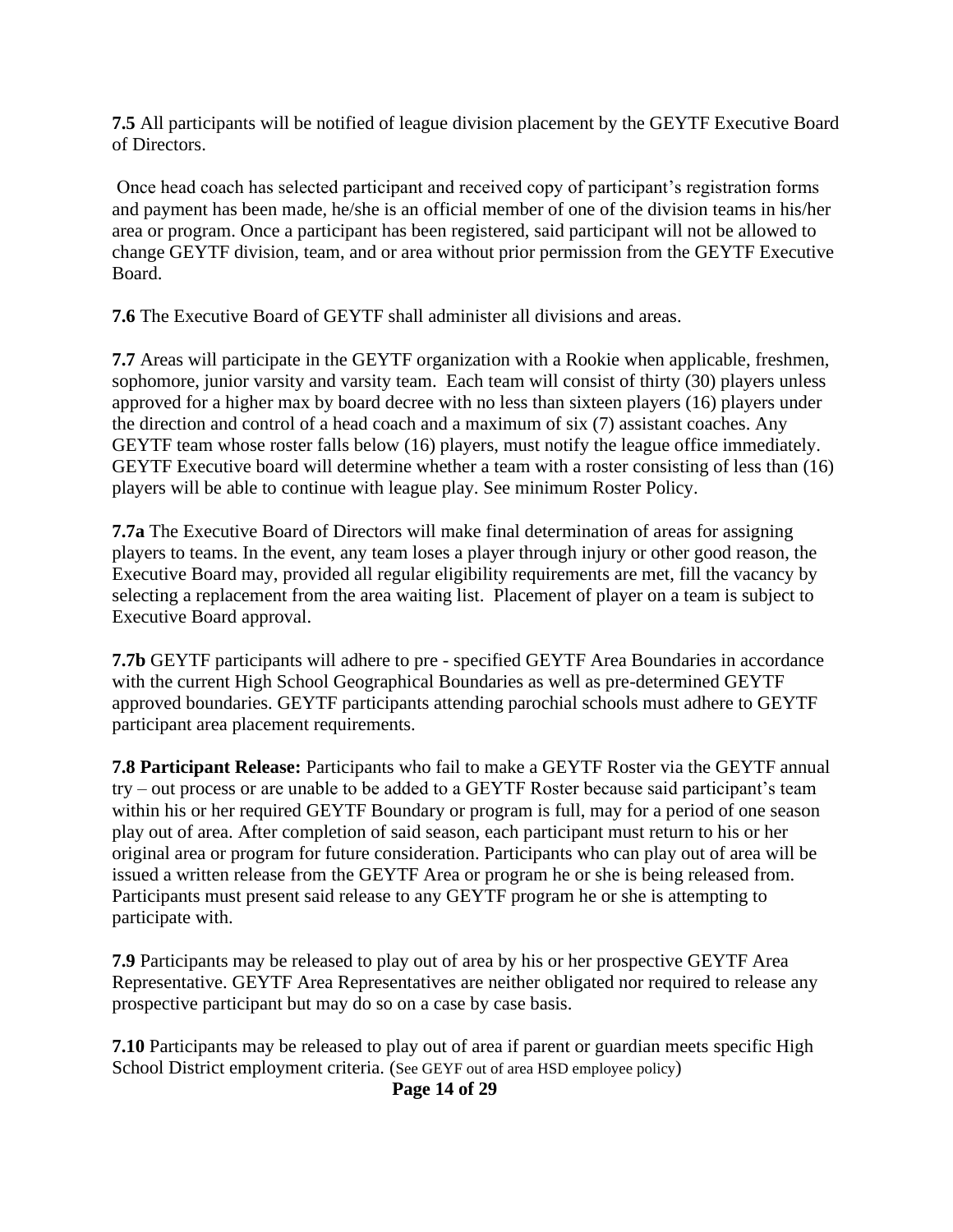### **7.11 Area & Division Recruiting**

**7.11a** If any coach in any division attempts to recruit a player from another area he or she will face disciplinary action, and that action will be determined by the Executive Board up to and including suspension and possible permanent removal from the league.

**7.11b** Any head coach who knowingly has had an ineligible player participate in any practice, scrimmage or game will be subjected to disciplinary action as determined by the Executive Board.

**7.11c** Once school has let out for the summer, all teams can practice a maximum of 5 (2) hour practices in a (7) seven-day period. (non - Acclimation Period)

**7.11d** Football equipment will be issued in early to mid-July of each season and upon issuance of equipment, the following equipment guidelines must be met.

**7.12** The first week of preseason is devoted to equipment acclimation for all players. See League "Acclimation Policy" for regulated time periods, contact, and equipment worn.

**7.13** See League "Acclimation Policy".

**7.14** Second, third and fourth weeks of practice is a maximum of  $(4) - (2)$  hour practices in a seven (7) day period. Seven-day period is Sunday to Sunday.

**7.15** After school starts and during the regular/post season, practice for all divisions will be limited to three (3) two - hour practices in a seven (7) day period.

**7.16** As of March 1<sup>st</sup> of each season all teams in each division may initiate get-togethers for tryouts, recruiting, and readying their teams for the upcoming season.

**7**.**17** Get-togethers will not be mandatory for area-participants and may only be two (2) hours in length, no more than (3) three times in a (7) seven-day period. Area coaches must be in attendance, and no one athlete may participate in get-togethers until a waiver, release agreement and authorization has been signed by parent/guardian of participant. Coaches will keep such agreements on hand always.

**7.18** Practice sessions are a gathering of any number of players and a coach where the following takes place: chalk talk, skull session, group conditioning, play run through with or without equipment, and/or any scrimmage with or without another team. Viewing of game film after a game is not considered a practice. GEYTF may cancel or modify practice at any time.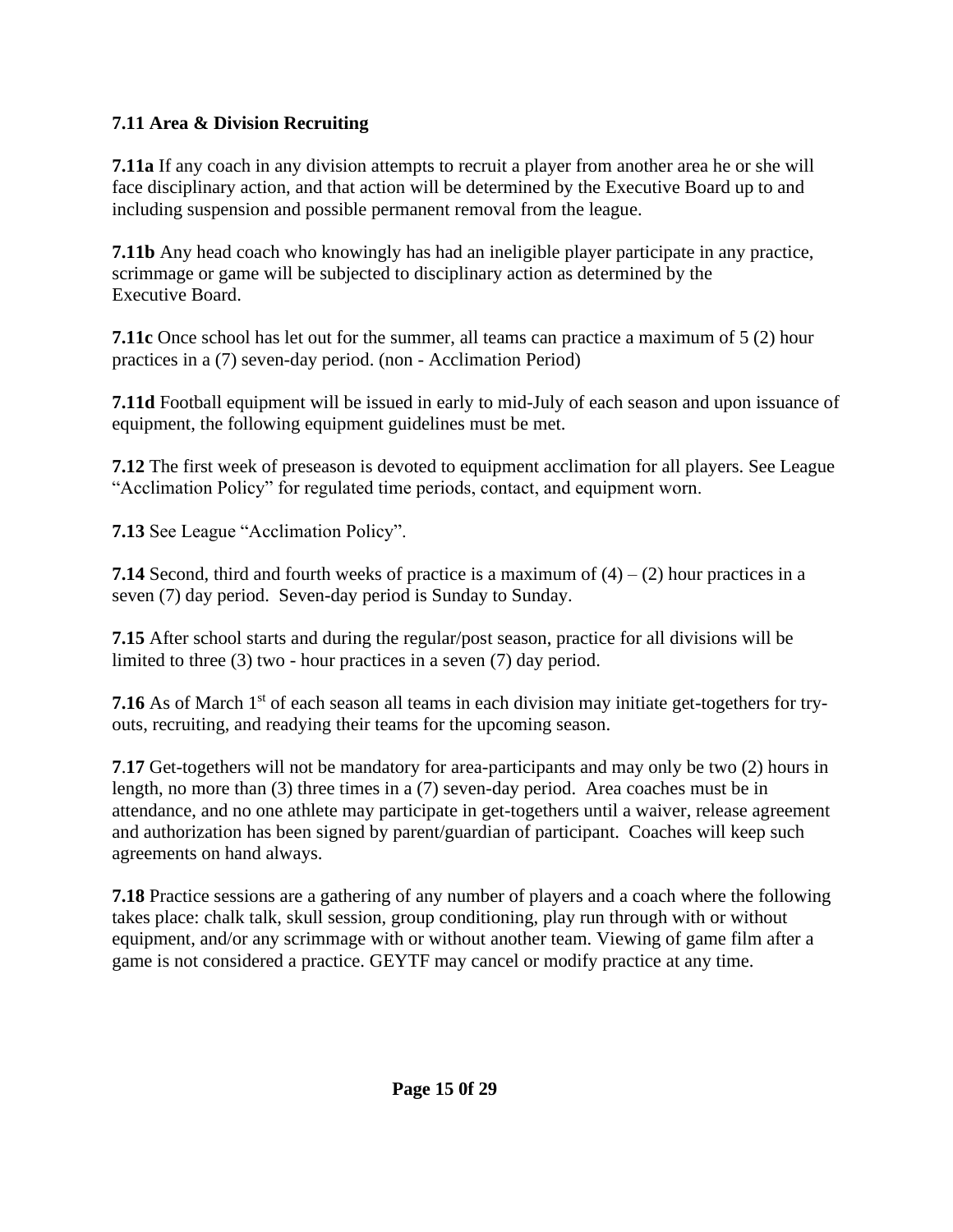**7.19** No one scrimmage will be allowed before the third week of full contact practices and will be allowed with the approval of the League Secretary and prospective Area Representative Supervisors. No team may scrimmage more than one (1) time in a seven (7) day period not to exceed more than two (2) hours in length. Teams may have other scrimmages during the pre season, but only with other GEYTF teams within their division and with league pre-approval.

At no time will a GEYTF team scrimmage or play a game against a team outside of their own division and or league. Any head coach and or assistant coach allowing his or her team to participate in an out of division or league game or scrimmage, will face league disciplinary action up to and including possible suspension and or immediate permanent removal from the league. The League Secretary and Area Representative Supervisors must be notified by each Area Representative a minimum of (48) forty-eight hours in advance of any one scrimmage.

**7.20 Consumption of liquids:** Heat prostration is one of the primary concerns of GEYTF and accordingly, frequent water breaks for players will be given in accordance with heat, humidity, and level of activity. Hydrate your players!! (See extreme heat policy)

**7.21** A first aid kit must be on the field/sideline of every GEYTF game, scrimmage, practice, or get – together.

**7.22** No drill may be used where a group of players are instructed or encouraged to administer physical abuse or excessive contact upon any one player and or players. Only safe controlled contact or non-contact drills are to be utilized by GEYTF coaches. Safety must come first in all GEYTF football instruction.

**7.23** No player will be allowed to participate in any contact practice until properly equipped by GEYTF or area football program.

**7.24** Any participant under the direct care of a physician for either a preexisting medical condition and or injury resulting from participation in a GEYTF practice, game, or event, must provide a full medical release in writing to the league office prior to further participation in all GEYTF events.

**7.25** It is the responsibility of each team's head coach to report all participant injuries as they occur. Head coaches must complete a GEYTF Injury Report and submit that report to his or her respective Area Representative within (24) twenty – four hours of the injury. Injuries considered to be serious in nature must be reported to the league office immediately.

 **Page 16 of 29**

### **Section 8**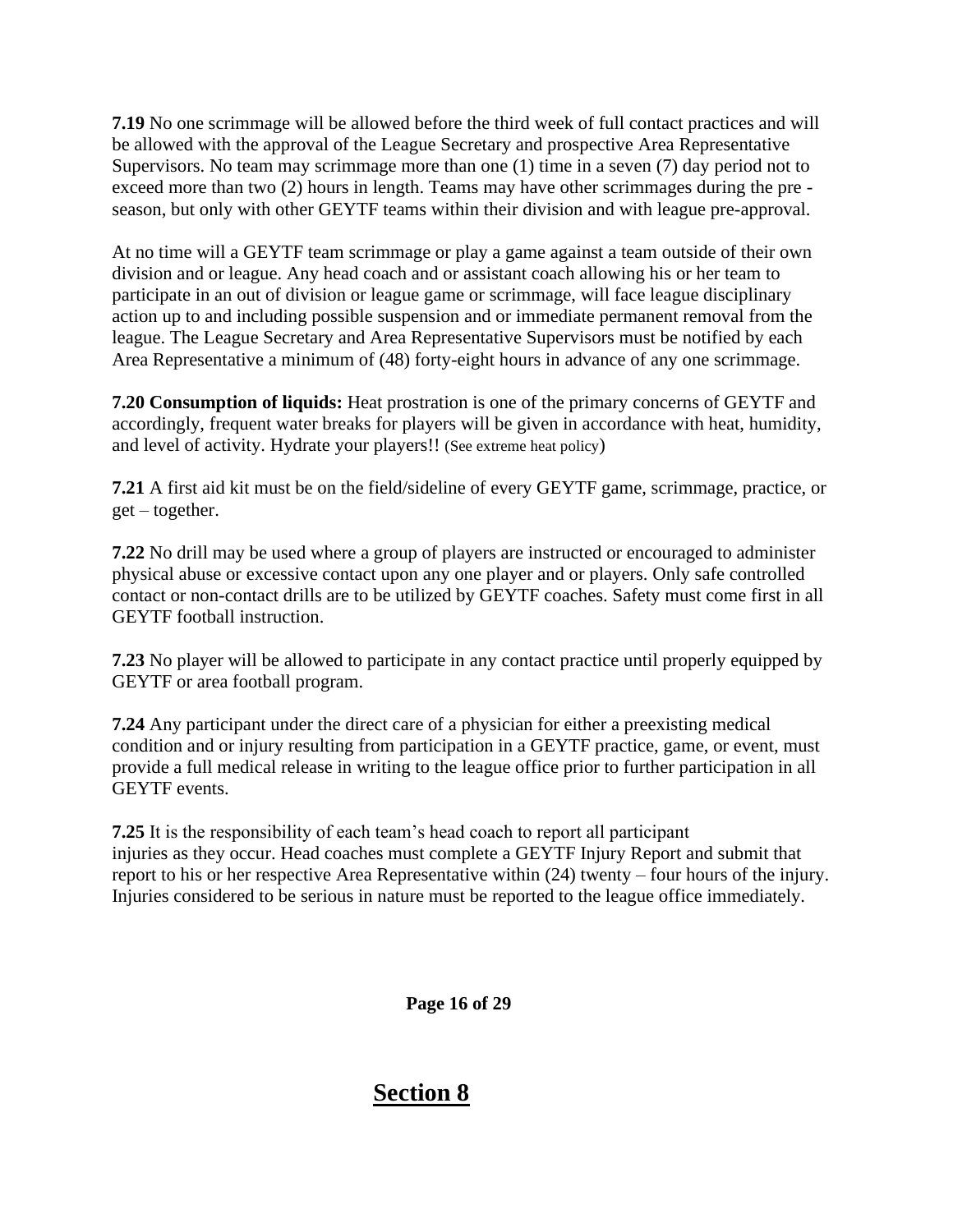# **Equipment**

**8.0** All GEYTF Areas participating with and utilizing GEYTF equipment are responsible for assisting the League Athletic Director in readying area's equipment for play. GEYTF Area Representatives and coaches will be responsible for participant's equipment once issued. Responsibility includes preparation, distribution, and collection of equipment. Head coaches select participants; therefore, head coach will return equipment immediately if participant resigns or is removed from team, **not at the end of the season.** 

**8.1** GEYTF equipment must be properly fitted to each individual player by authorized GEYTF staff only. No equipment will be issued without signed GEYTF Equipment Requisition Form. GEYTF Requisition form must be signed by head coach or parent/guardian. No equipment will be issued without GEYTF Physician's Consent to Participate form on file. No equipment will be issued prior to participant registration fee collected in full.

**8.2** Equipment required for players participating in contact football.

**Helmet** issued and fitted by approved GEYTF staff. (Unless otherwise stated by the organization).

**Chinstrap** – 2-  $\&$  4-point hook up – soft or hard cup style.

**Colored mouthpiece:** All mouthpieces except for Orthodontist issued mouthpieces, must not be clear in color and must be securely attached to the facemask of his or her helmet.

**Shoulder pads** fitted by approved GEYTF staff.

**Seven-piece pad set including** (2) two hip pads, (2) two knee pads, (2) two thigh pads,

and (1) one tail pad. (Or integrated pant as substitute)

**Belt with "D" ring buckle.**

**Cleats:** Molded non-detachable rubber sole football cleats are acceptable. Detachable regulation cleats not to exceed  $\frac{1}{2}$  inch measured from the tip of the cleat to the sole of the shoe are acceptable. **According to NFSHSA Rulebook, under rule 1-5-1 states: there shall not be any metal-tipped cleats whatsoever.** GEYTF coaches are required to routinely check his or her player's cleats to ensure no "metal is exposed".

Clear Helmet shields only can be worn by GEYTF participants.

Only league approved helmet decals/stickers and awards can be utilized within GEYTF. League deemed inappropriate decals/stickers and awards will not be allowed.

**Example:** Skull and crossbones are not acceptable decals for use on GEYTF helmets.

# **Section 9 Teams & Conferences**

**9.0** GEYTF areas will form two conferences for the 2019 (American & National) football season unless otherwise stated or schedule dictates a needed change.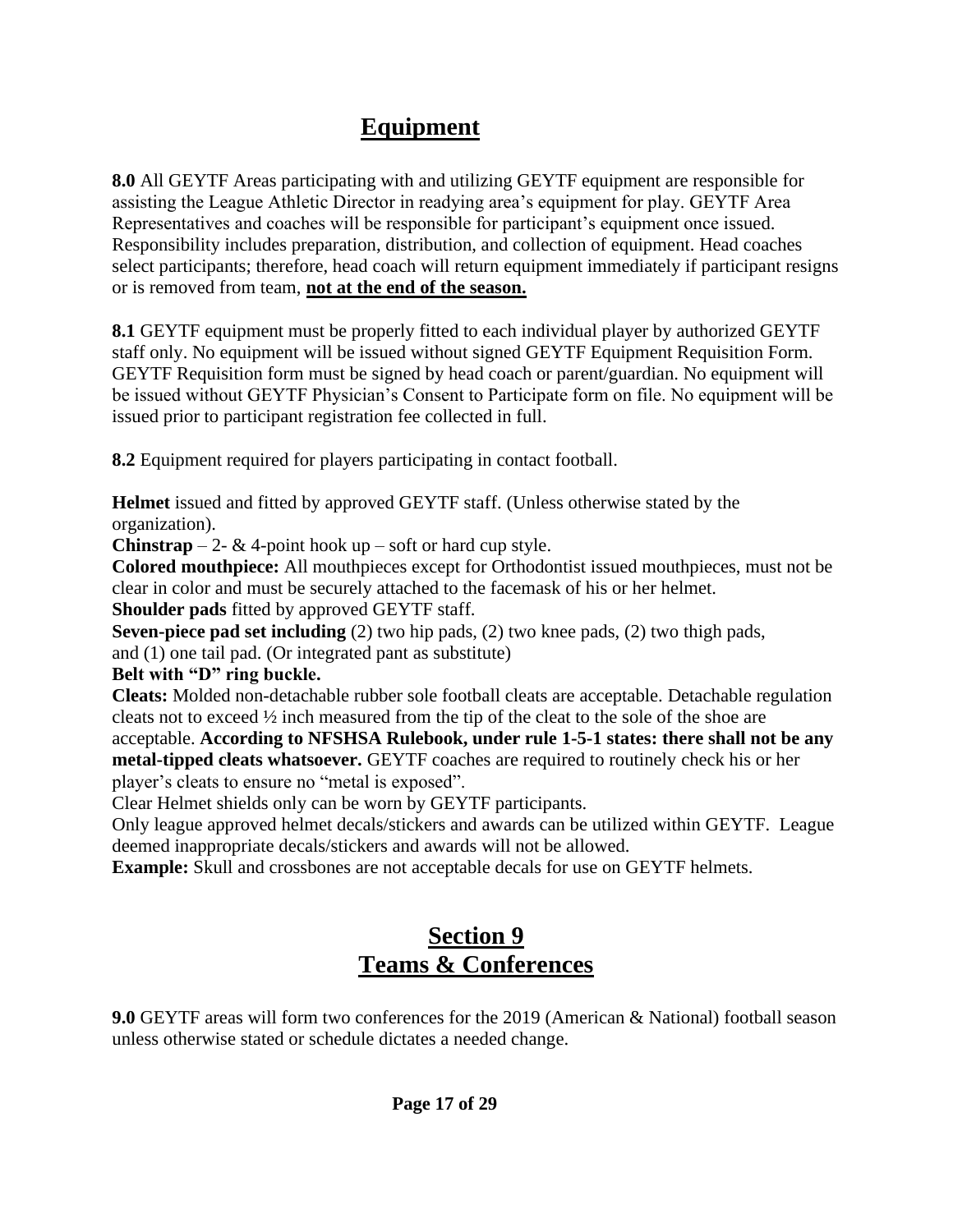#### **Golden Empire Youth Tackle Football Programs**

(Conferences TBA annually and are subject to change)

#### American Conference **National Conference**

| Bengals         | <b>Bull Pups</b> |
|-----------------|------------------|
| Cardinals       | Cavaliers        |
| Central         | Pride            |
| Commanders      | Rockets          |
| Freedom         | Southwest        |
| Knights         | <b>Talons</b>    |
| Ravens          | Thunder          |
| <b>Sabers</b>   | <b>Titans</b>    |
| <b>Spartans</b> | Tomahawks        |
| Wolverines      | Wildcatters      |
|                 |                  |

**9.1** Golden Empire Teams will play a pre-determined number of league and post season games annually with no guarantee of game quantity.

Scheduling of said games and post season seeding criteria is at the sole discretion of the GEYF Board and are subject to change.

: Post Season Seeding Criteria (subject to change at league discretion)

Phase (1) Best In - Conference Record Phase (2) Head-to-Head in Conference Phase (3) Points Allowed in Conference Phase (4) Points Scored in Conference Phase (5) Multi Party Coin Toss

#### **Final Phase Coin Toss:**

(GEYF Reserves the right to determine post season seeding at its own discretion annually and the above criteria is subject to change.

**Phase (1)**

Best In – Conference Record

#### **In the event of a tie record:**

**Phase (2)** Head-to-Head in Conference

**Phase (3)** If all respective teams have identical in – Conference Records and have beaten each other respectively, we will go to the most points allowed in Conference Scenario. The team and or teams that have allowed the fewest points scored in conference will receive the higher seed.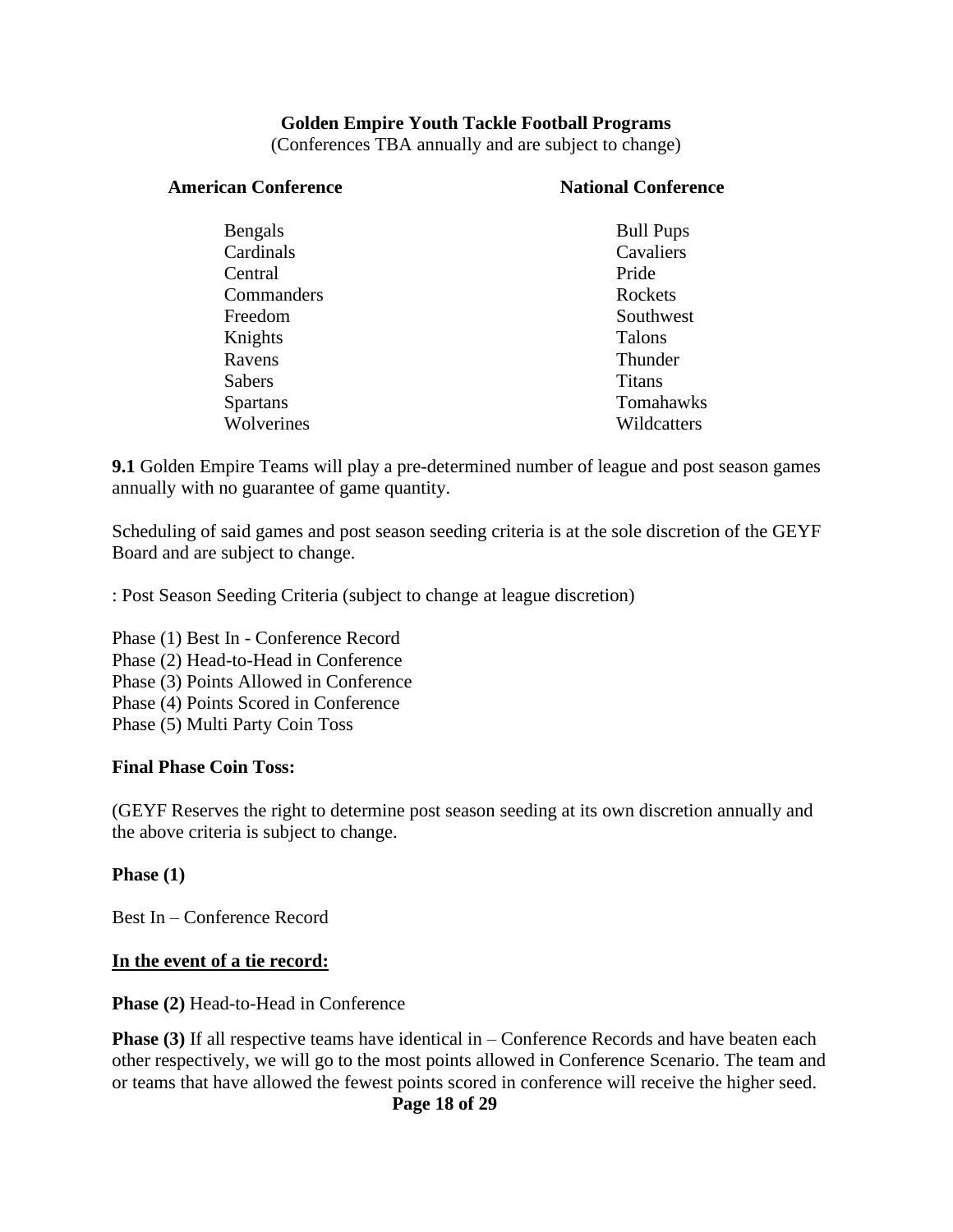**Phase (4)** If all respective teams have identical in – Conference Records and have beaten each other respectively and have all allowed the same points in Conference, we will go to the most points scored in Conference scenario if applicable.

**Phase (5)** Final Phase - If phase 1 through 4 cannot break the tie, then GEYTF will go to a multi – party coin toss with the odd man out.

Out of Conference Play if applicable will not have an impact on 2019 Post Season Seeding.

### **9.2 GEYTF All Area Selection Team. (See 2019 All Area Policy)**

**9.3 Rosters:** GEYTF team rosters in all divisions will not exceed thirty (30) participants without Executive Board approval with exception of All Area Game. Any time a GEYTF team's roster falls below twenty participants, it is the responsibility of that team's head coach and respective Area Representative to notify the league office. *See standalone Roster Policy*.

**9.4 Benching:** GEYTF Head Coaches may bench from a game or practice and or reduce participants playing time for player misconduct, attendance, or improper dress. The respective GEYTF Area Representative must be notified of said coaches' decision and must be noted on both practice roll roster and game MPR sheet.

**9.5** GEYTF coaching personnel shall consist of one (1) head coach and no less than three (3) assistants and no more than a total of six (6) assistants. All GEYTF coaches must be approved by the Board, have a GEYTF application on file, and pass a background check. All GEYTF coaches must be First Aid and CPR certified. Proof of certification must be provided to the league office prior to coaching.

**9.6** At no time shall a GEYF coach receive payment in cash or hire for payment in cash or kind a private "tutor" to instruct players for current or GEYF future competition.

**9.7** Participants on each team will be certified at league registration. It will be the responsibility of all GEYTF head coaches to maintain and have in his or her possession always, a league participant registration book. The GEYTF Participant Game Day Book will be comprised of the following documentation. Participant registration form with required parental/guardian signature, current official copy of participant's birth certificate with board initialed league seal and signature, current participant AB 2007 concussion form signed by participant's parent/guardian, official game day approved master player roster. Any head coach who fails to provide to opposing team/ head coach Area Representative "League Participant Game Day Book" with appropriate documentation prior to the start of any one league game, may receive a forfeit.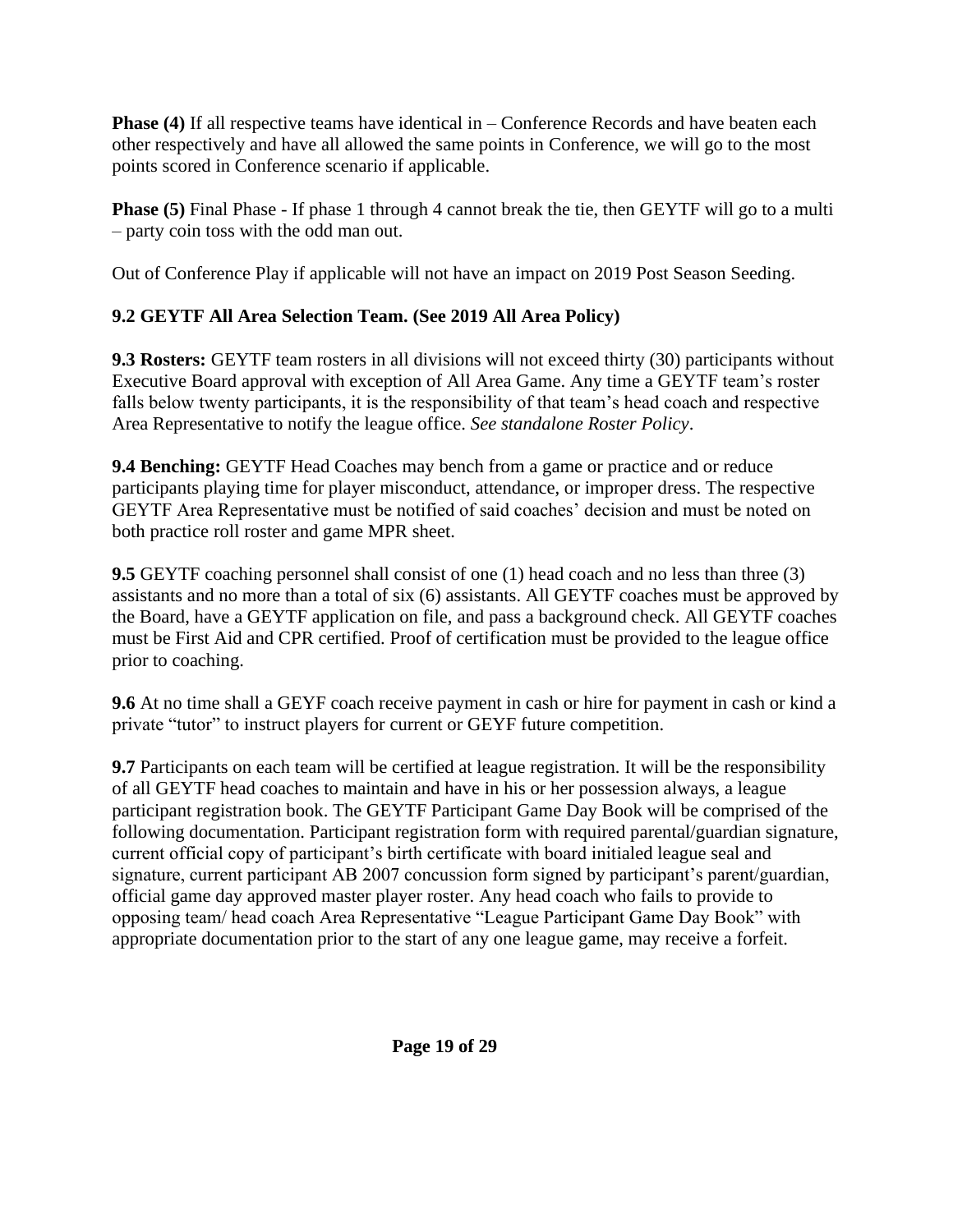### **Section 10 Scheduling of Games, Practices, or Events**

**10.1** All scheduling of games will be done by the League's Executive Director to ensure parity, equality, and protection for GEYTF teams. GEYTF will schedule all preseason, regular season, and post season games and game sites with league need being priority. Post season team seeding will not dictate host site location and or home or away opponent placement. GEYTF reserves the right to schedule all GEYTF events based on overall league need. There will be no game schedule protests. In the event a game is stopped for any reason prior to its normal conclusion without the ability to be replayed, GEYTF Executive Board will have discretion as to who to award the victory based on but not limited to factors such as score when game was stopped. GEYTF will have the ability to award a draw in the event the game was tied when stoppage occurred but is not required to do so. Outcome can and will be determined by GEYTF Executive Board in such event and will do so without protest. Games cancelled for any reason will also fall under the complete discretion of The GEYTF Executive Board as to determine outcome and will do so without protest. GEYTF reserves the right to cancel, modify, or stop all games, practices, and or any league sanctioned events at any time.

**10.2** Admission costs for all GEYTF games will be preset before season and will be consistent throughout the league. All games played on regulation football fields will require admission fee.

**10.3** Host area will be responsible for admission gate management. Game officials, clock operators, and EMT's.

**10.4** The Mandatory Play Rule will be in effect for all regular, post season, and championship games unless otherwise stated by the league. Teams that participate in league sanctioned bowl games are expected to play their players but will not be bound by the League's MPR Policy except for the GEYTF All Area Game or otherwise stated.

**10.5** The League's excessive scoring margin (**32-point rule**) will be in effect for all regular, post-season, and championship games when applicable.

### **Section 11 Games and Playing Rules**

**11.1** Playing Rules: The rules for playing football in the GEYTF League will be the current published rules of the NFSHSA. GEYTF may modify these rules by two third (2/3) majority vote of quorum of the Board.

**11.2** Length of quarters: all teams will play regulation ten (10) minute quarters.

**11.3** Intermission between quarters will be one (1) minute, and between halves ten (10) minutes.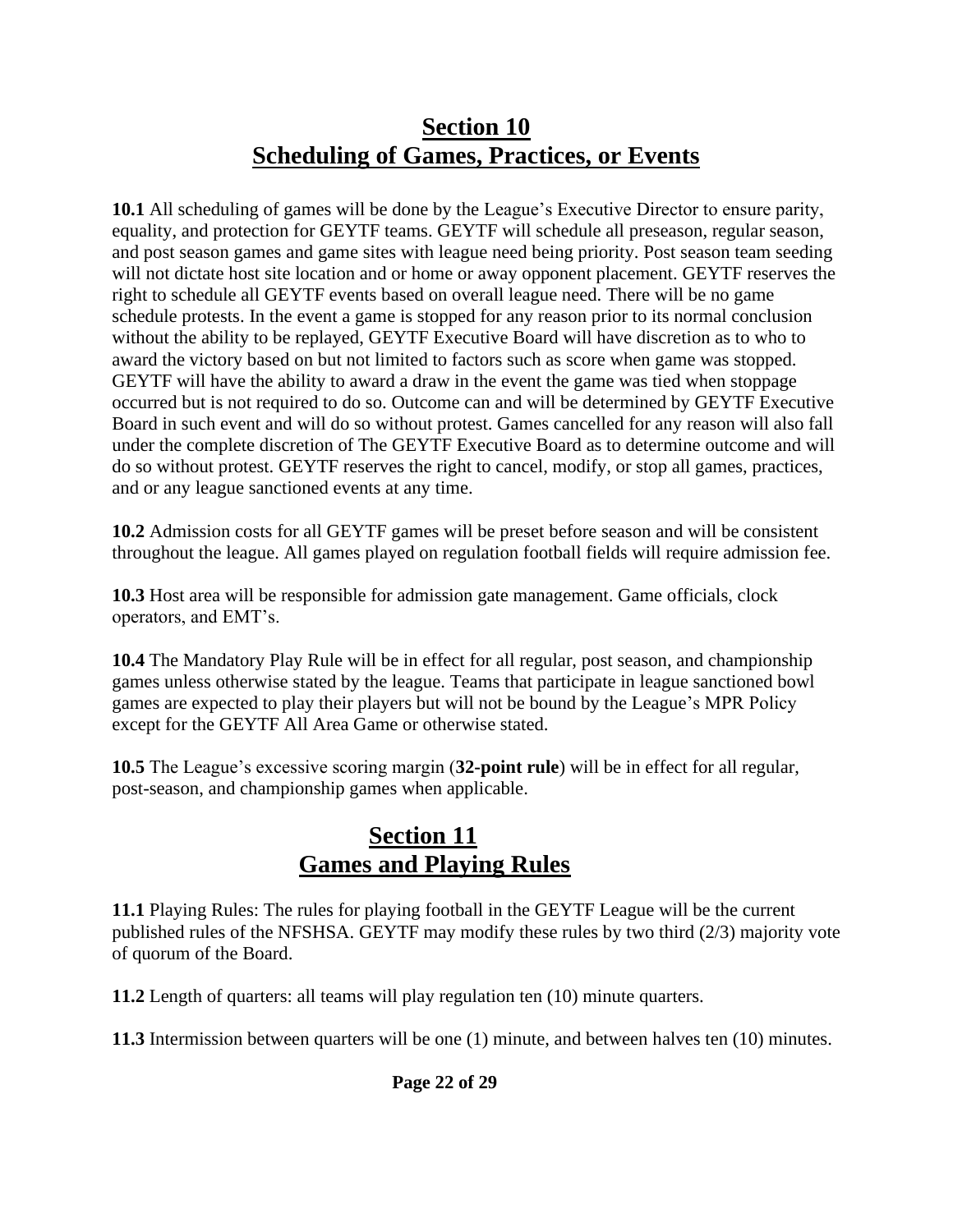**11.4** Sophomore, Junior Varsity, and Varsity divisions will be allowed a maximum of three (3) time outs per half. Freshmen division will be allowed a maximum of four (4) time outs per half.

**11.5 Excessive Point Margin - Mercy Period:** If a team is trailing by thirty-two (32) points or more, the GEYTF Mercy Rule will be automatically triggered with an immediate running clock and the removal of all kick- offs during this period. The game clock will run continuously and will not stop except for injuries and or at the discretion of game officials. GEYTF Executive Board Members or Director may also run the clock at any time when warranted.

The leading team will have the ball placed on its own twenty (20) yard line after or in the event the trailing team scores.

The team leading by thirty-two (32) points or more will no longer be able to pass the ball except for passes thrown behind the line of scrimmage except for the Varsity Division who will be able to both pass and run. If the leading team while thirty-two (32) points or more ahead, passes the ball, they shall turn the ball over to the other team on that plays initial line of scrimmage.

The team trailing by thirty-two (32) points or more will have the ball placed on its own forty (40) yard line in the event the opposing or leading team scores.

Trailing Freshmen teams will have ball placed at the fifty (50) yard line in the mercy period. Normal placement of ball in Freshmen games is at the thirty (30) yard line and will be utilized in the Mercy period for leading teams.

Ball placement for all scored safeties will be the same 20/40 rule for upper divisions and 30/50 rule for Freshmen Division. Safety Punt option will be eliminated during the Mercy Period if applicable.

Two (2) point conversion attempts are mandatory during the Mercy Period.

**11.6**. This is not a time for the team that is leading by thirty-two (32) points or more to play for complete domination. Any coach, who attempts to run up the score, will face disciplinary action by the GEYTF Executive Board up to and including suspension and or removal from the league.

**11.7** The thirty-two (32) point margin Mercy Period will not affect a team's ability to utilize all its time outs.

Once in the Mercy Rule, the running clock will remain in place even if the trailing team eclipses the thirty – two-point margin.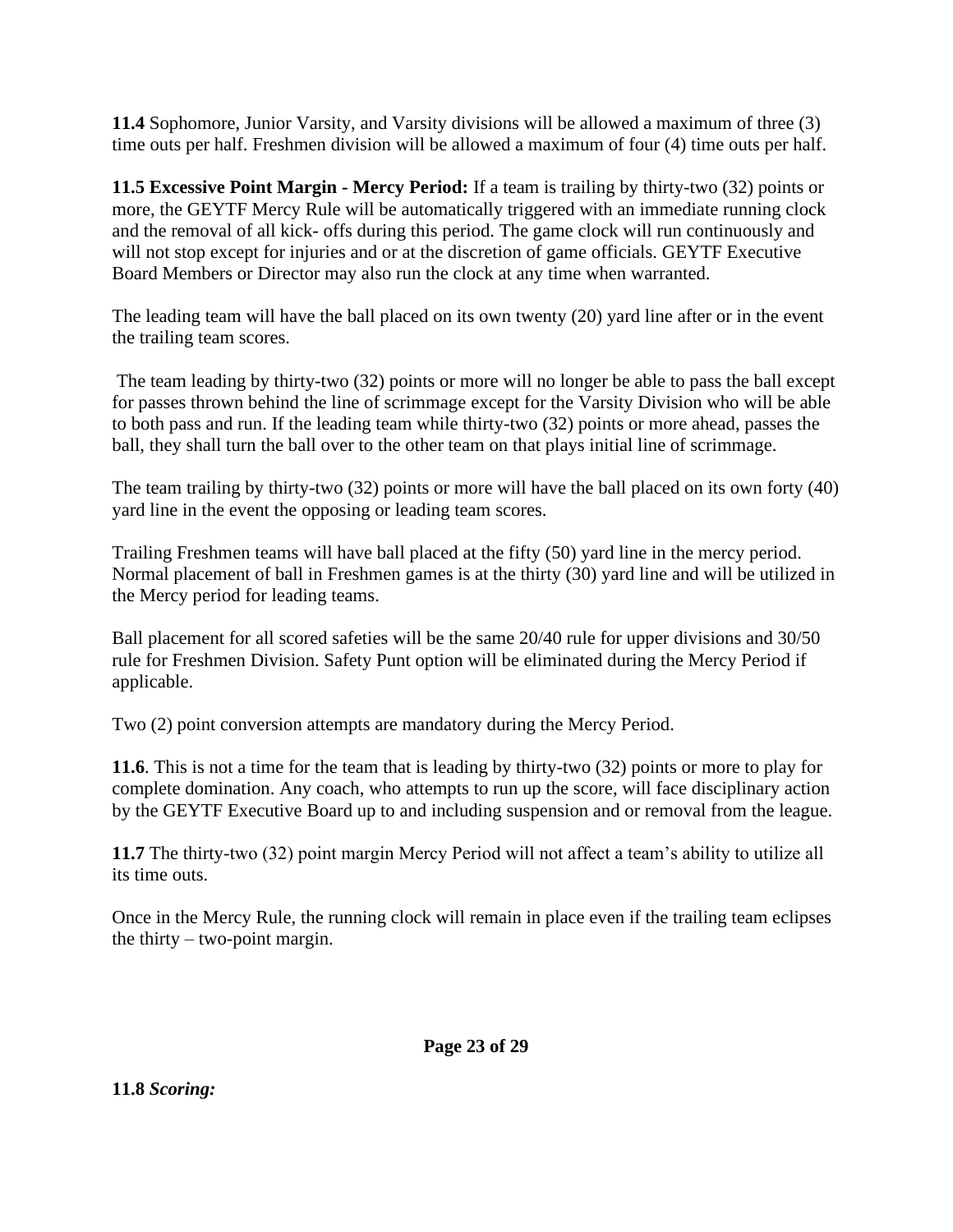| A. Touchdown                 | 6 points                                          |
|------------------------------|---------------------------------------------------|
| <b>B.</b> Field goal         | 3 points                                          |
| C. Safety                    | 2 points                                          |
| <b>D.</b> PAT by kick        | 2 points (Junior Varsity & Varsity)               |
| <b>E.</b> PAT by run or pass | 1 point (Junior Varsity & Varsity)                |
| <b>F.</b> PAT by run or pass | Freshmen & Sophomore Divisions                    |
|                              | 1- yard line $= 1$ point 3-yard line $= 2$ points |

**11.8a. Overtime Scoring:** GEYTF will utilize old CA Ten (10) yard line O.T. Rules for all divisions with extended O.T. play requiring two (2) point conversion attempts.

**11.9** Conduct toward game officials: The head coach, his or her staff, participants, parents, and spectators must accept the decisions of the game officials as being fair and called to the best of their ability. GEYTF coaches in all divisions are encouraged to submit a Referee Evaluation form at the completion of each GEYTF game. Forms may be acquired through each coach Area Representative. (Refer to GEYTF Coaches Code of Conduct for disciplinary rules for coaches).

**11.10** There will be no ties in regular season, post season, championships, and or bowl games. All games that end in a tie score will have to be broken by the ten (10) yard Tiebreaker as outlined in the NFSHSA current rulebook. Ten (10) yard tiebreaker will continue until a team has won.

**11.11** Game scores will be turned into Area Representatives who will contact each conference respective "Coach At Large" and report those scores. League rankings and scores will be supplied to coaches upon request as well as being posted on the GEYTF Website ([WWW.GEYF.ORG\)](http://www.geyf.org/).

It will be the responsibility of each conference Coach At Large to track league scores and rankings as well as report those scores and rankings to the GEYTF Webmaster and local media.

**11.12** Point spread will only be used as it applies to "post season" seeding when applicable.

**11.13** Official time out for injured player.

**11.13a** in all cases, the injured player must leave the field for a minimum of one (1) play. The team with injured player cannot take a charged time out to allow the player to remain in the game.

**11.13b** for an obviously fake injury, the officials will first warn the head coach. Second occurrence of fake injury, official may penalize for delay of game, unless flagrant when the penalty will be unsportsmanlike conduct.

**Page 24 of 29**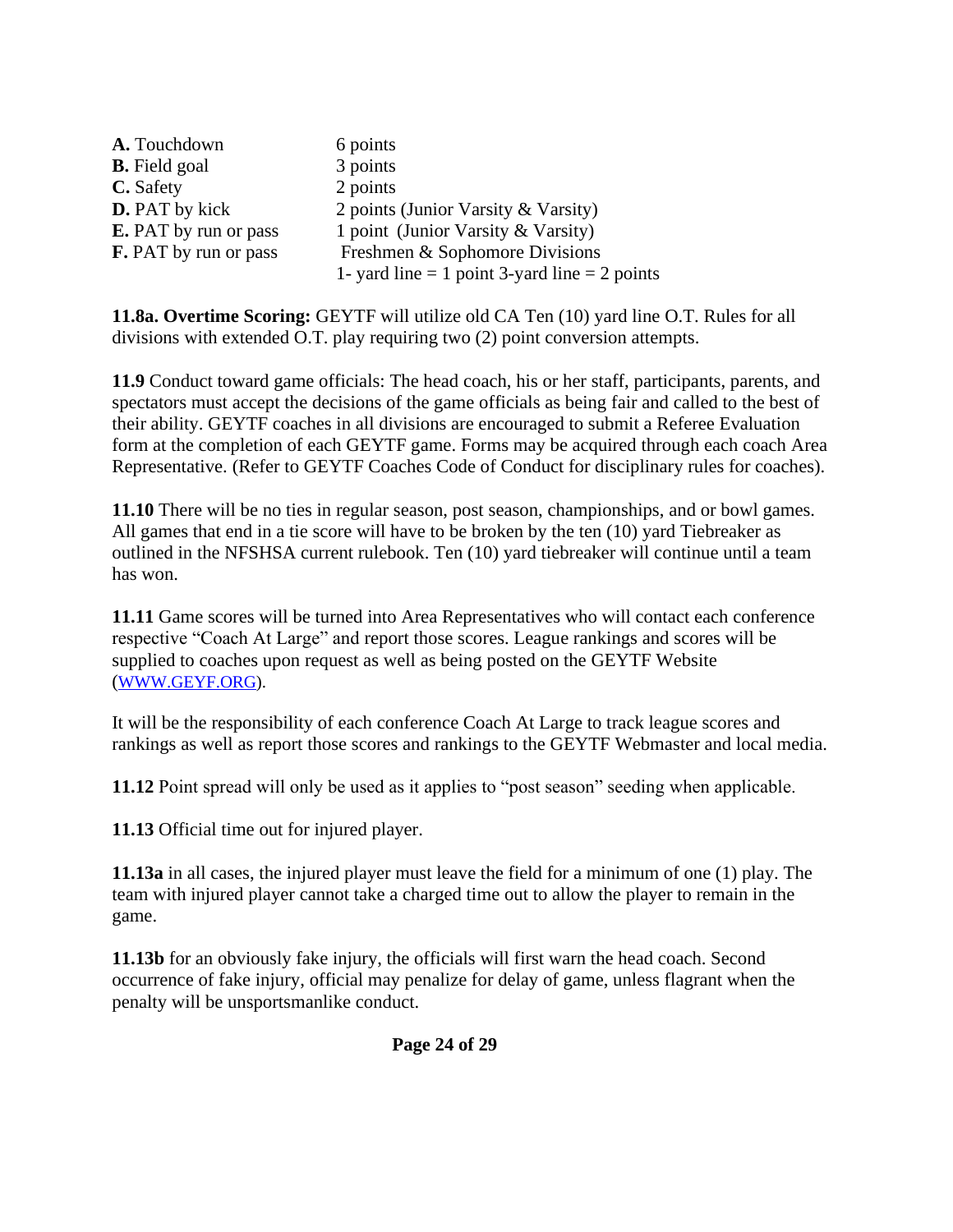**11.14** Except for adult play monitors**,** no unauthorized persons without proper GEYTF League issued credentials will be allowed on the sidelines of any GEYTF game. No pets will be allowed on GEYTF sidelines at any time.

**11.15** No member of any team or its staff may go beyond the twenty-five (25) yard line along the sidelines. Only three (3) coaches may be in the area between the sidelines and the six (6) feet team boundary.

**11.16 Behavior from the sidelines:** No individual, be it Board Member, coach, player, guest or employee shall make negative verbal exchanges with personnel from the opposing team and or game officials. All verbal remarks from the sidelines during a game can only be directed to one's own team. Remarks will be limited to coaching instructions and positive reinforcement and cheers for the efforts of one's own team.

**11.17** No member of a team, coach, parent, and or guest may go the opposing team's side of the field for stealing play calls or signaling back to his or her team or without prior authorization.

**11.18** Suspension or expulsion from the league will be incurred if no attempt from the head coach and or staff is made to correct and sideline misconduct.

**11.19** There are no game protests.

# **SECTION 12 GAME DAY REQUIREMENTS**

**12.1** A yardage chain and down marker will be provided by the hosting area. The yardage chain and down marker will be maintained and ran by the home team. It will be the responsibility of each home team regardless of site to properly man both yardage chain and down marker. High school age students and above are recommended for chain crew.

**12.2** Team's players, coaches and parents are responsible for cleaning up trash on their sideline after the game.

**12.3** Host site area will be responsible for providing game announcer. Cost for that game announcer will also be the responsibility of host area.

**12.4** Crowd control is the responsibility of both the home and visiting coaches and Area Representatives.

**12.5** The head coach is directly responsible for the conduct of his team's spectators.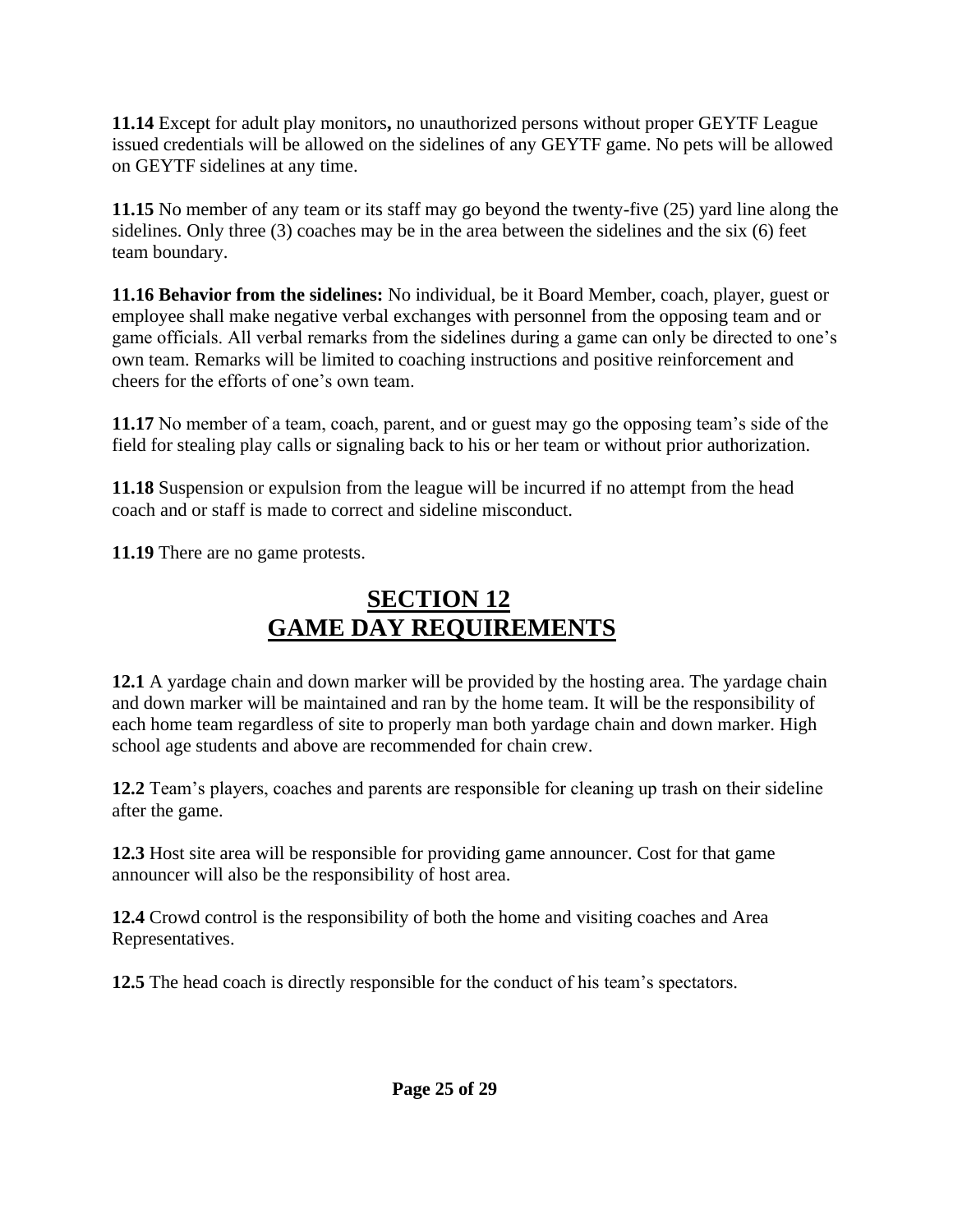**12.6** A qualified medical Para-professional (EMT) must attend all GEYTF games. GEYTF will assign an EMT for each game except for independent areas who provide their own league preapproved EMT. Independent areas may elect to have GEYTF provide an EMT but will be responsible for payment of EMT.

### **Section 13 Mandatory Play Roster**

**13.1** All GEYTF participants must meet preseason bracket registration requirements. (*See posted GEYTF Bracket Chart.)*

**13.1a** Head coach, upon request must present to apposing head coach and or Area Representative/Board Member GEYTF Participant Registration Book. The GEYTF Participant Registration Book will be comprised of the following documentation. Participant registration form with required parental/guardian signature, AB 2007 Concussion Sheet. Current official copy of participant's birth certificate with league seal and signature. Current participant league approved player roster. The GEYTF Participant Registration Book must be presented to the opposing teams head coach prior to the start of each game, (see pre - game book exchange policy for presentation time and player verification protocol). Failure to provide the GEYTF Participant Book prior to the start of the game with all correct and required player documentation, may result in forfeit for the team in question.

**13. 1b** Late arrivals; in the event a player is not present at time of GEYTF Participant Book exchange and arrives after the start of game or book exchange period, said player will be allowed to play in the second half only and after both head coaches and Area Representatives confirm eligibility of said player. Only eligible and correct divisionally placed players can play in games.

# **Section 14 Mandatory Play Rule**

**14.1** All four GEYTF divisions will play under the "mandatory play rule" (hereinafter referred to as **"MPR").**

**14.2** The number of required plays in the freshmen, sophomore, and junior varsity division is ten (10). Varsity division is five (5) plays.

**14.3** Each GEYTF team shall be responsible for utilizing a **league issued MPR form** for tracking participant's plays and or inactivity during any GEYTF game. Only GEYTF league issued MPR forms are to be used. At no time shall the league issued MPR form be altered and or simulated in any way. The league issued MPR form is an **"official document"** and must remain in its original form.

**Page 26 of 29**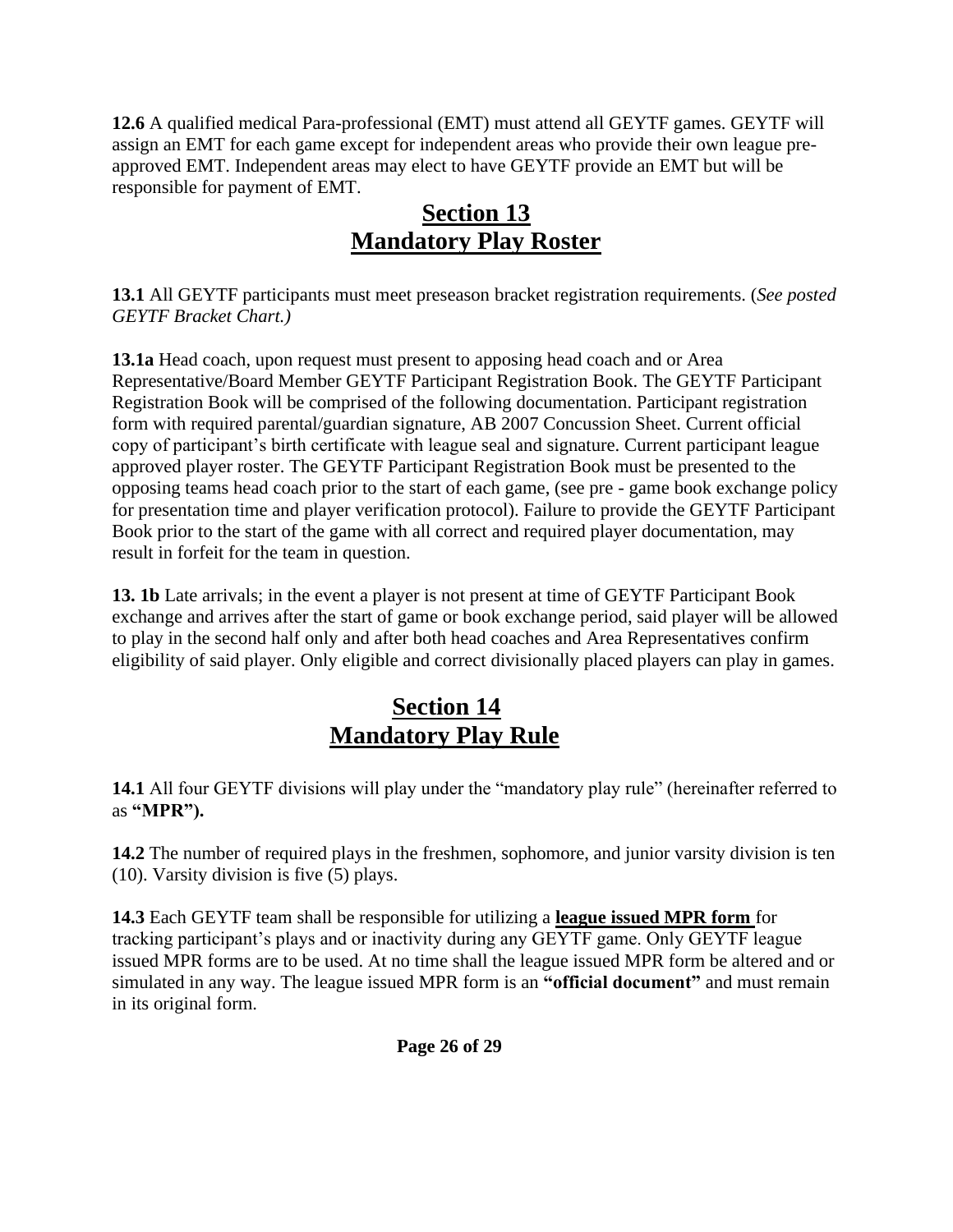**14.4** Each league issued MPR form will list each player by name and numerical jersey order. All league issued MPR forms will be signed by adult play monitor, head coach, and GEYTF Board Member when compliance with MPR is completed or at the end of the game.

### **14.5 All GEYTF participants will play under the MPR except for the following.**

**14.5a** Player injured or under disciplinary rule by head coach or league: Playing time will be determined by head coach and must be noted on back of MPR form as well as communicated to each team's opposing head coach prior to the start of each game. League MPR Table will be utilized for play reduction when applicable.

**14.6** Each team shall provide one (1) adult mandatory play monitor for each game. The mandatory play monitor must use the league issued MPR form signed by the team's head coach. Except for ineligible players, the MPR player "check-off" section will remain blank until official play has started. **NO PLAYS WILL BE MARKED OFF UNTIL EXECUTED.**

**14.7** Any team not having an adult play monitor to perform the MPR roster duty, will provide an assistant coach to perform those duties. Assistant coach will not perform any coaching duties until the MPR process has been completed.

**14.8** All league MPR forms must be signed and all appropriate parties in agreement before game can be determined to have an outcome.

**14.9** Penalty for failure to meet MPR rule requirements: Any team that fails to play all its players the minimum required plays in a game, game will be counted as a forfeit-loss for the team that failed to meet MPR rule requirements. The MPR form will be annotated, and the league will be notified immediately. A second violation will result in the same penalty and will result in the head coach and or assistants being removed from the league.

**14. 10 "**Required play": a required play from the line of scrimmage with or without penalty. All special team plays with or without penalty are considered a "required play".

**14.11** See GEYTF MPR Table for assistance.

# **Section 15 Games Fields & Jerseys**

**15.1** There is no required number sequencing for GEYTF game jerseys. Players may participate at any position regardless of jersey number.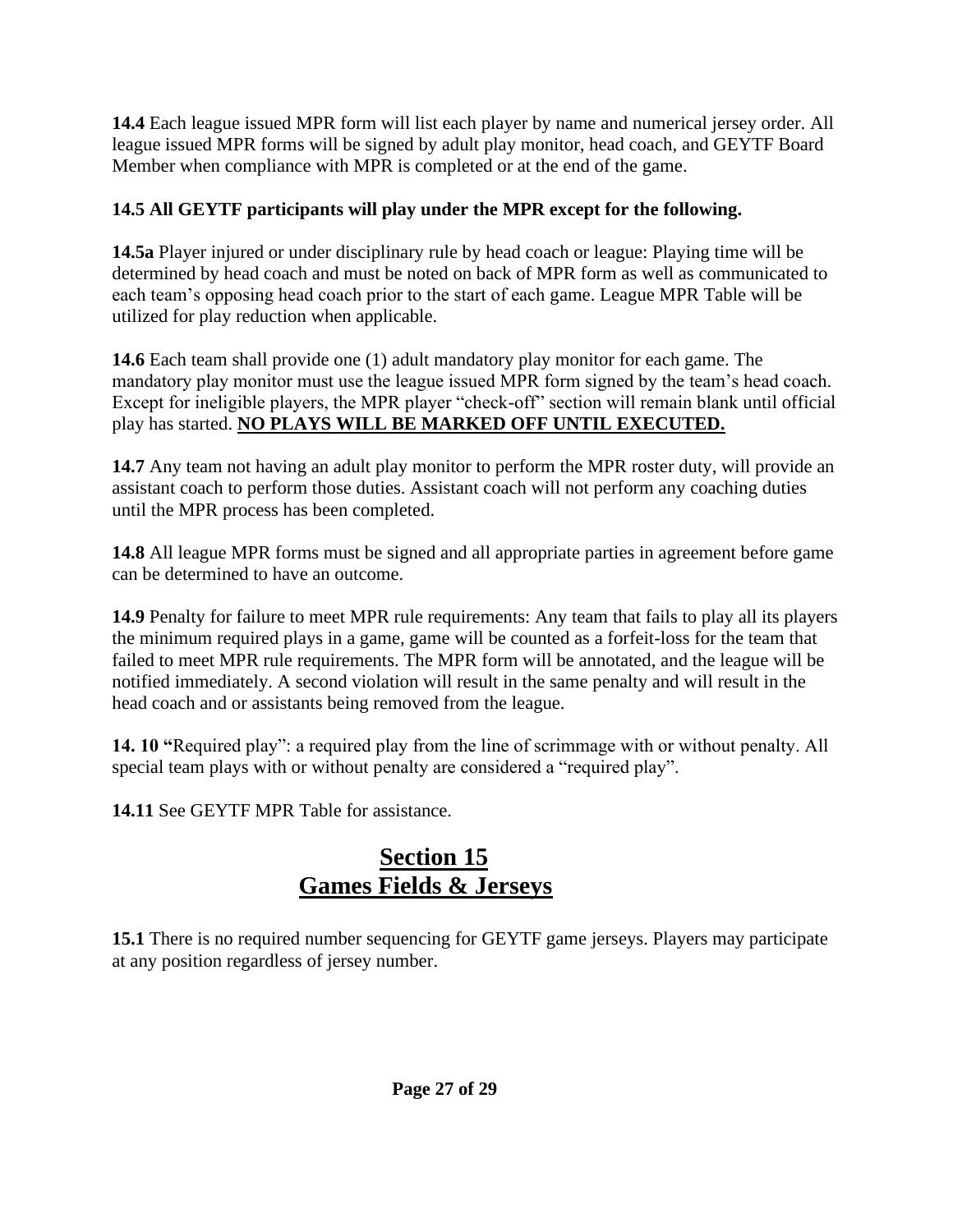**15.2** At no time while in GEYTF game play will multiple players on the same team and game field utilize a game jersey with the same number. (GEYTF reserves the right to modify this rule for dedicated events).

**15.3** GEYTF game jerseys must be numbered numerically from one (1) to ninety-nine (99) with single- or double-digit numbers being visible always.

**15.4** All GEYTF games will be played on league approved regulation football fields. GEYTF scrimmages and or practices may be conducted on regulation league approved or non-regulation league approved game or practice football fields.

### **Section 16 Punting**

**16.1** Punts must be snapped in all divisions. The Freshmen kicking team cannot leave the line of scrimmage until the ball is kicked. The Freshmen receiving team (defense) must have seven (7) players on the line of scrimmage at time of punt and cannot "rush" the punter. Clock will be stopped until both teams are ready to execute and receive the punt

**16.2** Sophomore, junior varsity, and varsity punting rules are in accordance with NFSHSA rules.

### **Section 17 Game Officials**

**17.1 Minimum game referees:** a minimum of three (3) GEYTF approved game qualified officials are required for all divisions.

**17.2** A minimum of four (4) GEYTF approved game qualified officials are required for postseason play-offs, championship, and bowl games. GEYTF may elect to use five (5) game qualified officials for post season play.

**17.3** All officials must be from a GEYTF approved official's association or selected by the league.

### **Section 18 Complaints and Protests**

**18.1** There are no protests.

**Page 28 of 29**